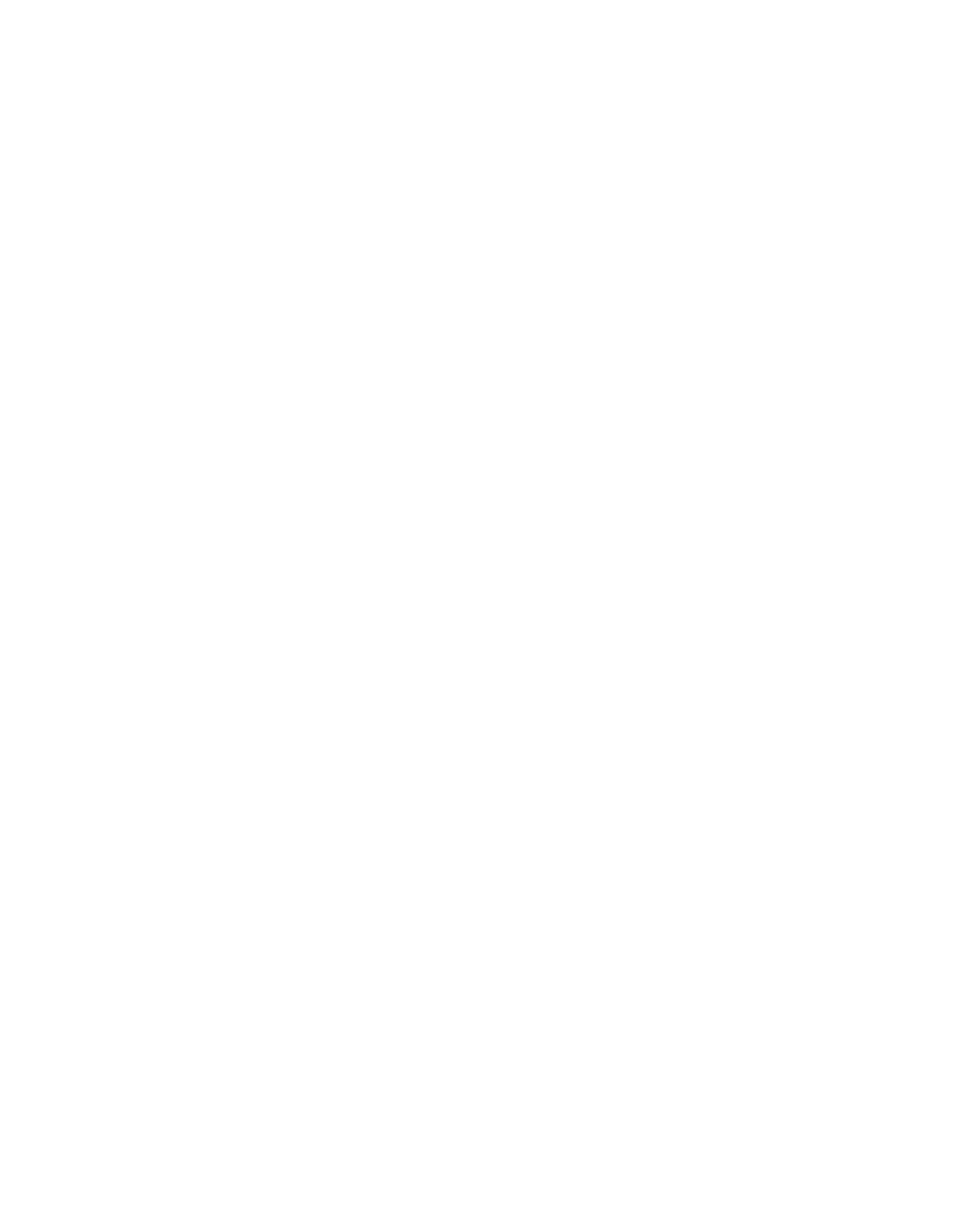### **CURRENCY EQUIVALENTS**

(as of 30 September 2017)

| Currency unit | $\qquad \qquad$ | riel (KR)   |
|---------------|-----------------|-------------|
| KR1.00        | $=$             | \$0.0002467 |
| \$1.00        | $=$             | KR4,053     |

#### **ABBREVIATIONS**

| <b>ADB</b>     | Asian Development Bank                              |
|----------------|-----------------------------------------------------|
| <b>GDP</b>     | gross domestic product                              |
| <b>GMSP</b>    | Gender Mainstreaming Strategic Plan                 |
| <b>GPI</b>     | gender parity index                                 |
| <b>MOEYS</b>   | Ministry of Education, Youth and Sport              |
| <b>NER</b>     | net enrollment ratio                                |
| <b>USE</b>     | upper secondary education                           |
| <b>USESDP1</b> | <b>Upper Secondary Education Sector Development</b> |
|                | Program                                             |
| <b>USESDP2</b> | Second Upper Secondary Education Sector             |
|                | Development Program                                 |
| <b>USS</b>     | upper secondary school                              |

#### **NOTES**

- (i) The school year (SY) in Cambodia begins in November and ends in August.
- (ii) In this report, "\$" refers to United States dollars.

| <b>Vice-President</b><br><b>Director General</b><br><b>Directors</b> | S. Groff, Operations 2<br>R. Subramaniam, Southeast Asia Department (SERD)<br>A. Inagaki, Human and Social Development Division, SERD<br>S. Tukuafu, Cambodia Resident Mission, SERD |
|----------------------------------------------------------------------|--------------------------------------------------------------------------------------------------------------------------------------------------------------------------------------|
| <b>Team leaders</b>                                                  | L. Perez, Education Specialist, SERD                                                                                                                                                 |
|                                                                      | S. Mar, Senior Social Sector Officer, SERD                                                                                                                                           |
| <b>Team members</b>                                                  | M. Camara-Crespo, Associate Project Officer, SERD                                                                                                                                    |
|                                                                      | R. Flores, Associate Project Analyst, SERD                                                                                                                                           |
|                                                                      | K. Hattel, Financial Sector Specialist, SERD                                                                                                                                         |
|                                                                      | B. Konysbayev, Principal Counsel, Office of the General Counsel                                                                                                                      |
|                                                                      | L. Levaque, Social Development Specialist, SERD                                                                                                                                      |
|                                                                      | G. O'Farrell, Environment Specialist, SERD                                                                                                                                           |
| <b>Peer reviewer</b>                                                 | T. Rajadel, Education Specialist, SDCC                                                                                                                                               |

In preparing any country program or strategy, financing any project, or by making any designation of or reference to a territory or geographic area in this document, the Asian Development Bank does not intend to make any judgments as to the legal or other status of any territory or area.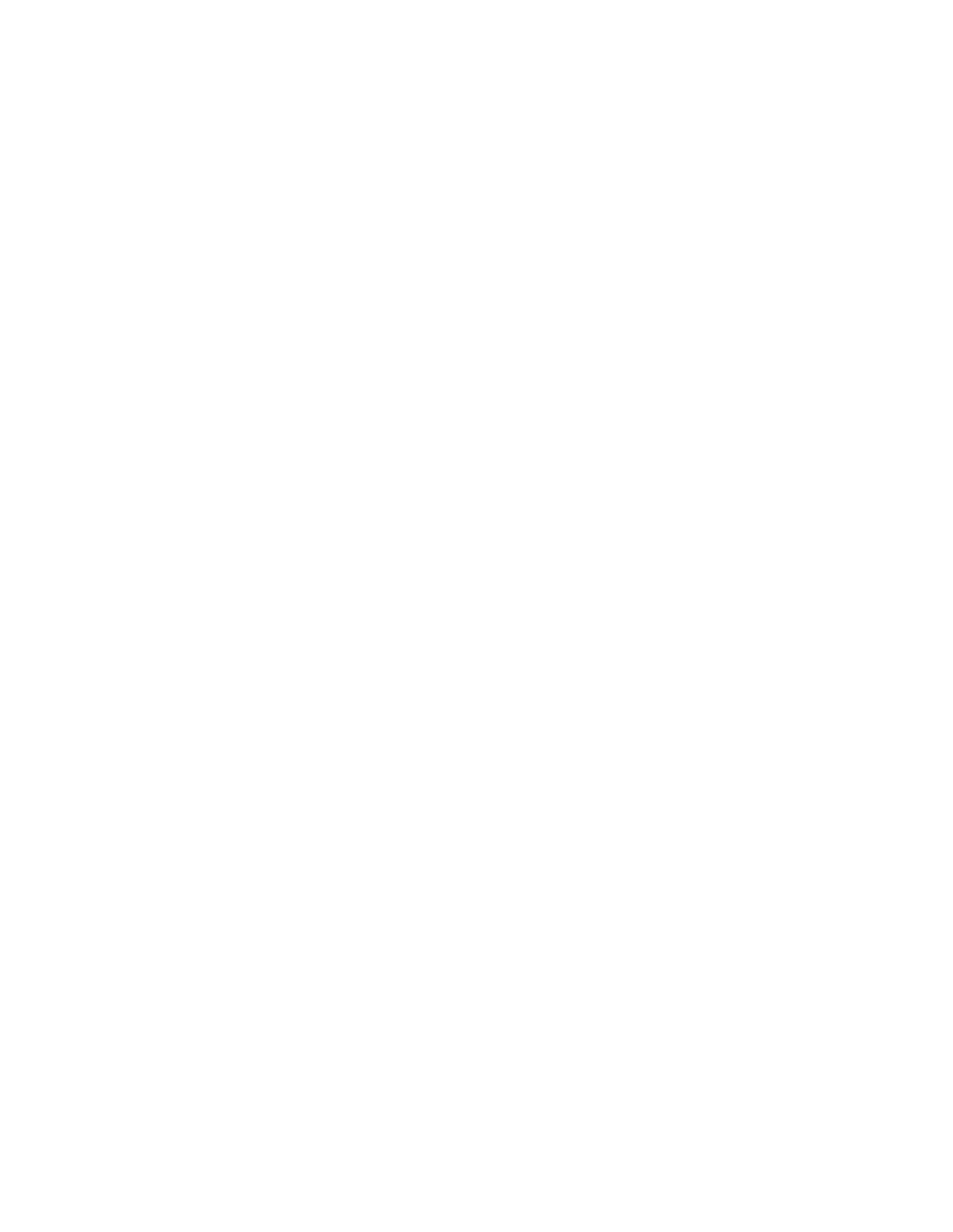### **CONTENTS**

### PROGRAM AT A GLANCE

| I.  |    | THE PROGRAM                            | 1              |
|-----|----|----------------------------------------|----------------|
|     | Α. | Rationale                              | 1              |
|     | В. | Impact, Outcome, and Outputs           | 3              |
|     | C. | Program Costs and Financing            | 4              |
|     | D. | Indicative Implementation Arrangements | 4              |
| Ш.  |    | DUE DILIGENCE REQUIRED                 | $\overline{4}$ |
| Ш.  |    | PROCESSING PLAN                        | 5              |
|     | А. | <b>Risk Categorization</b>             | 5              |
|     | В. | <b>Resource Requirements</b>           | 5              |
|     | C. | <b>Processing Schedule</b>             | 5              |
| IV. |    | <b>KEY ISSUES</b>                      | 5              |
|     |    |                                        |                |

## APPENDIXES

|    | Design and Monitoring Framework                     | 6  |
|----|-----------------------------------------------------|----|
| 2. | Problem Tree                                        |    |
|    | <b>Technical Assistance for Program Preparation</b> | 10 |
| 4. | Initial Poverty and Social Analysis                 | 13 |

# SUPPLEMENTARY APPENDIXES (available upon request)

|  | Sector Assessment: Education and Technical and Vocational Education and Training |  |  |  |  |  |
|--|----------------------------------------------------------------------------------|--|--|--|--|--|
|--|----------------------------------------------------------------------------------|--|--|--|--|--|

B. Terms of Reference of Consultants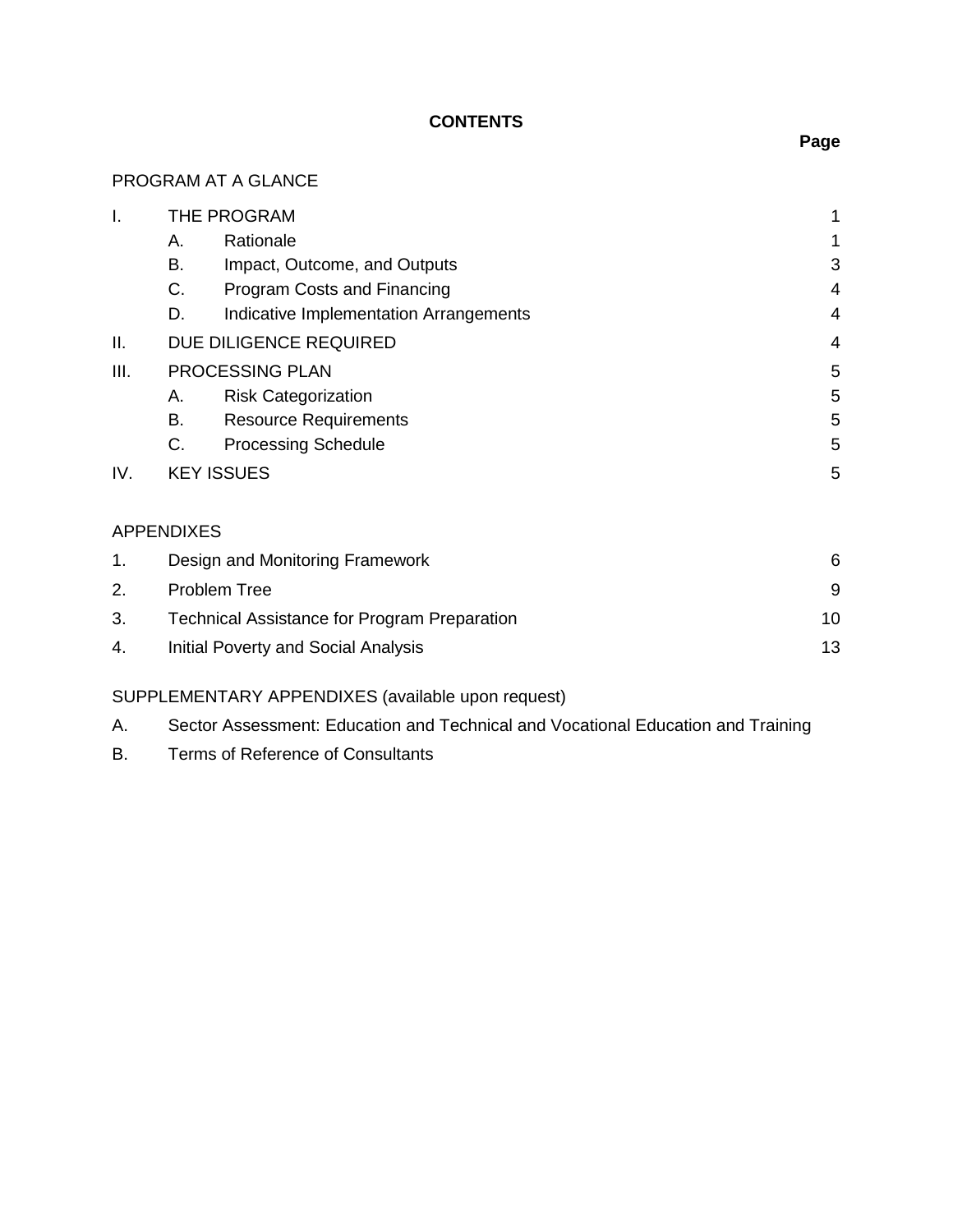**Project Classification Information Status**: Complete

## **PROGRAM AT A GLANCE**

| 1. Basic Data                                      |                                                                         |                        |                                        |                  | Project Number: 47136-006    |
|----------------------------------------------------|-------------------------------------------------------------------------|------------------------|----------------------------------------|------------------|------------------------------|
| <b>Project Name</b>                                | Second Upper Secondary Education                                        | <b>Department</b>      |                                        | <b>SERD/SEHS</b> |                              |
|                                                    | Sector Development Program                                              | /Division              |                                        |                  |                              |
| Country                                            | Cambodia                                                                |                        | <b>Executing Agency</b>                |                  | Ministry of Education, Youth |
| <b>Borrower</b>                                    | Royal Government of Cambodia                                            |                        |                                        | and Sports       |                              |
| 2. Sector                                          | Subsector(s)                                                            |                        |                                        |                  | ADB Financing (\$ million)   |
| ✔ Education                                        | Education sector development                                            |                        |                                        |                  | 25.00                        |
|                                                    | Secondary                                                               |                        |                                        |                  | 25.00                        |
|                                                    |                                                                         |                        | Total                                  |                  | 50.00                        |
| 3. Strategic Agenda                                | <b>Subcomponents</b>                                                    |                        | <b>Climate Change Information</b>      |                  |                              |
| Inclusive economic growth                          | Pillar 2: Access to economic                                            |                        | Climate Change impact on the           |                  | Low                          |
| (IEG)                                              | opportunities, including jobs, made                                     | Project                |                                        |                  |                              |
|                                                    | more inclusive                                                          |                        |                                        |                  |                              |
|                                                    |                                                                         |                        |                                        |                  |                              |
|                                                    |                                                                         |                        |                                        |                  |                              |
| 4. Drivers of Change                               | <b>Components</b>                                                       |                        | <b>Gender Equity and Mainstreaming</b> |                  |                              |
| Governance and capacity                            | Institutional development                                               |                        | Gender equity (GEN)                    |                  |                              |
| development (GCD)                                  |                                                                         |                        |                                        |                  |                              |
| 5. Poverty and SDG Targeting                       |                                                                         | <b>Location Impact</b> |                                        |                  |                              |
| Geographic Targeting                               | <b>No</b>                                                               | Nation-wide            |                                        |                  | High                         |
| <b>Household Targeting</b><br><b>SDG Targeting</b> | No<br>Yes                                                               |                        |                                        |                  |                              |
| <b>SDG Goals</b>                                   | SDG4                                                                    |                        |                                        |                  |                              |
|                                                    |                                                                         |                        |                                        |                  |                              |
|                                                    |                                                                         |                        |                                        |                  |                              |
| 6. Risk Categorization:                            | Low                                                                     |                        |                                        |                  |                              |
| 7. Safeguard Categorization                        | Environment: C Involuntary Resettlement: C Indigenous Peoples: B        |                        |                                        |                  |                              |
| 8. Financing                                       |                                                                         |                        |                                        |                  |                              |
| <b>Modality and Sources</b>                        |                                                                         |                        | Amount (\$ million)                    |                  |                              |
| <b>ADB</b>                                         |                                                                         |                        |                                        | 50.00            |                              |
|                                                    | Sovereign SDP - Program (Concessional Loan): Ordinary capital resources |                        |                                        | 15.00            |                              |
|                                                    | Sovereign SDP - Project (Concessional Loan): Ordinary capital resources |                        |                                        | 35.00            |                              |
| Cofinancing<br>None                                |                                                                         |                        |                                        | 0.00<br>0.00     |                              |
| Counterpart                                        |                                                                         |                        |                                        | 3.50             |                              |
| Government                                         |                                                                         |                        |                                        | 3.50             |                              |
| <b>Total</b>                                       |                                                                         |                        |                                        | 53.50            |                              |
|                                                    |                                                                         |                        |                                        |                  |                              |
|                                                    |                                                                         |                        |                                        |                  |                              |
|                                                    |                                                                         |                        |                                        |                  |                              |
|                                                    |                                                                         |                        |                                        |                  |                              |
|                                                    |                                                                         |                        |                                        |                  |                              |
|                                                    |                                                                         |                        |                                        |                  |                              |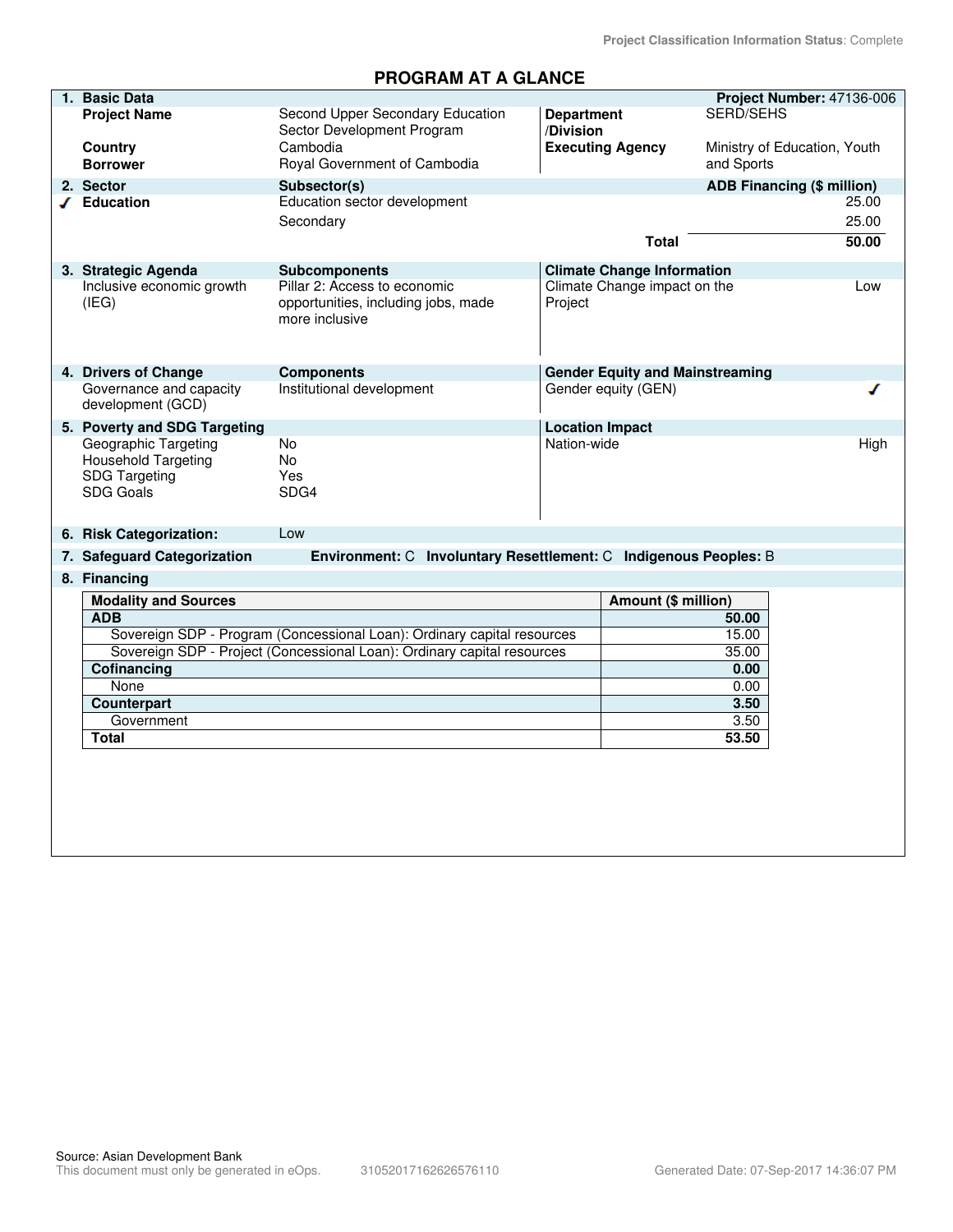### **I. THE PROGRAM**

### **A. Rationale**

1. The proposed Second Upper Secondary Education Sector Development Program (USESDP 2) is part of the phased support of the Asian Development Bank (ADB) to develop high-quality human resources by improving the effectiveness of upper secondary education (USE).<sup>1</sup> It builds on and complements ADB's ongoing First Upper Secondary Education Sector Development Program (USESDP 1). <sup>2</sup> The program is intended to be categorized *gender equity as a theme*. The preliminary design and monitoring framework is in Appendix 1 and the problem tree is in Appendix 2.

2. **The development problem.** USE plays a crucial role in equipping the youth with the appropriate skills, competencies, and knowledge for them to benefit from and contribute to the country's economic and social development. The persistent performance gaps in USE, however, have become a constraint to the education sector and the medium-term growth potential of the economy. The gross enrollment rate in USE as of school year (SY) 2016–2017 remains low at 26.5%. In SY 2015–2016, 19% of the USE students dropped out, while less than 21% completed USE.<sup>3</sup> Passing rate in the grade 12 examination is only 62.18%, and even lower for the science stream.<sup>4</sup> Many students who completed USE are not prepared for further study nor equipped with skills to meet employers' requirements.<sup>5</sup> While overall gender parity in USE is achieved,  $6$ differences remain between urban and rural areas and provinces.

3. **Binding constraints.** Low access, quality and relevance, and weak capacity to plan, manage, and deliver USE are the key binding constraints facing upper secondary education.

4. **Low access to upper secondary education.** The high opportunity cost of schooling among poor students is a major demand-side constraint hampering USE enrollment and completion. In disadvantaged areas, low student attendance is attributed to the lack of teachers. The government has given high priority to addressing these access issues through policy initiatives and budget commitments since 2016. USESDP 1 supported policy actions to improve access and is currently supporting associated investments under the project until 2021.

5. **Lack of qualified teachers.** The shortage of qualified teachers and teacher-educators in USE has been a major impediment to improving USE outcomes. More than four out of five Cambodian teachers do not have a bachelor's degree.<sup>7</sup> Many teachers are not prepared to teach the specialized subjects in USE. Preservice training programs do not adequately address the lack of mastery of content or knowledge of effective pedagogy to enhance student learning and interest. Aside from poor teacher preparation, incumbent teachers and teacher-educators are

 $\overline{a}$ <sup>1</sup> The first program is included in ADB. 2017. *Country Operations Business Plan: Cambodia, 2018–2020.* Manila. A transaction technical assistance will be provided to prepare the program (Appendix 3).

<sup>2</sup> ADB. 2016. Report and Recommendation of the President to the Board of Directors: *Proposed Loans and Technical Assistance Grants to the Kingdom of Cambodia for the Upper Secondary Education Sector Development Program.* Manila.

<sup>3</sup> Government of Cambodia, Ministry of Education, Youth and Sport, Department of Planning. 2016. *Education Management Information System.* Phnom Penh.

<sup>4</sup> Government of Cambodia, Ministry of Education, Youth and Sport, Department of Planning. 2017. *Education Congress Report.* Phnom Penh.

<sup>5</sup> S. Madhur. 2014. *Cambodia Skills Gap: An Anatomy of Issues and Policy Options.* Phnom Penh. Cambodia Development Research Institute.

 $6$  For USE, the gender parity index (GPI) of the net enrollment ratio (NER) was 1.16, the GPI of gross enrollment ratio was 1.00, and the GPI of completion rate was 1.00 in 2015.

<sup>7</sup> Government of Cambodia, Ministry of Education, Youth and Sport, Department of Planning. 2015. *Education Management Information System.* Phnom Penh.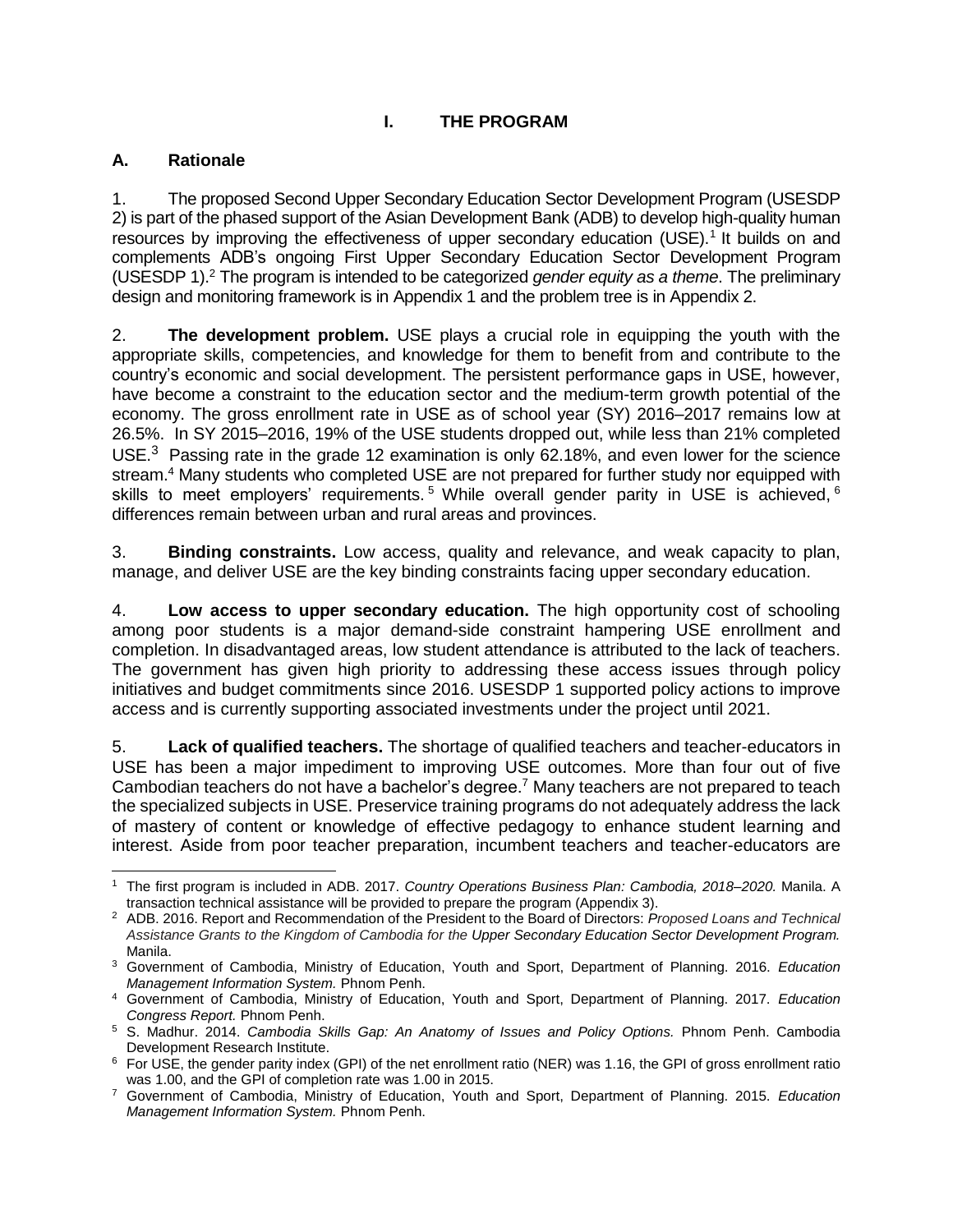faced with limited professional development opportunities to upgrade their pedagogical content knowledge. The lack of qualified teachers is partly explained by the difficulties in attracting top graduates into the teaching profession. Teacher deployment remains a challenge, with fewer qualified teachers, especially women, in disadvantaged areas. The proportion of female teachers in USE (30.6%) remains very low. $8$ 

6. **Low quality and relevance of standards, curriculum, and assessment.** Many USE students are not acquiring the required skills and competencies, even after completing USE. Aside from the issues of teacher quality, the absence of minimum service standards for basic inputs (e.g., laboratories, workshops, and equipment), critical to teaching and learning the specialized USE subjects, has exacerbated the inequities in the quality of teaching and learning across schools. The lack of a national assessment policy to measure student learning has impeded improvements in content and pedagogy. The USE system suffers from weak links to private sector partners that could enhance labor market relevance.

7. **Weak capacity to plan, manage, and deliver services.** The inadequate USE budget has constrained the provision of critical resources to upgrade the students' proficiency in the specialized USE subjects. Less than 10% of upper secondary schools (USSs) have science facilities. The poor capacity of school management to prepare and implement school improvement plans and to engage with its stakeholders has hampered efficient resource allocation and utilization (Supplementary Appendix 1). Gender gaps remain in USE (Appendix 4). The capacity to effectively mainstream gender, and more particularly to fully implement the Gender Mainstreaming Strategic Plan (GMSP) in Education, 2016–2020, remains limited (footnote 8).

8. **ADB engagement.** The government's Industrial Development Policy, 2015–2025, Education Strategic Plan, 2014–2018 (with projections up to 2020), and indicative priorities in the Education 2030 vision, serve as the policy framework and roadmap for ADB's engagement in USE in the medium-term.<sup>9</sup> The identified sector reforms will take time to implement and show development impact, given the current low-level outcomes. ADB's USE engagement involves strategically sequenced support in the medium- to long-term to build the foundations for the reforms and allow these to take root and show results. USESDP 1, ADB's first focused intervention in USE, is currently supporting the government in addressing the constraints of low access. It also provides initial support to key reforms to improve quality, relevance, and management capacity, including the development of a comprehensive teacher policy, and strengthening of science, technology, engineering, and mathematics education. To enhance the impact on learning outcomes, the reforms on quality, relevance, and management capacity need to be immediately followed by concomitant reforms under USESDP 2. Both programs are aligned with ADB's country partnership strategy, 2014–2018.<sup>10</sup> A third phase support for USE in 2021 will address the remaining gaps to further improve learning outcomes and student's employability. Guided by the government's new Education Strategic Plan, 2019–2023 and the 2030 vision, indicative areas will include reforms to enhance adaptation to the skills and knowledge needed in the 21st century. These reforms will include innovations and enhanced linkages with technical and vocational education and training and higher education.

 <sup>8</sup> Government of Cambodia, Ministry of Education, Youth and Sport. 2015. *Gender Mainstreaming Strategic Plan in Education, 2016–2020.* Phnom Penh.

<sup>9</sup> Government of Cambodia. 2015. *Industrial Development Policy, 2015–2025.* Phnom Penh; Government of Cambodia, Ministry of Education, Youth and Sport. 2014. *Education Strategic Plan, 2014–2018 and Projections to 2020.* Phnom Penh.

<sup>10</sup> ADB. 2014. *Country Partnership Strategy: Cambodia, 2014–2018.* Manila.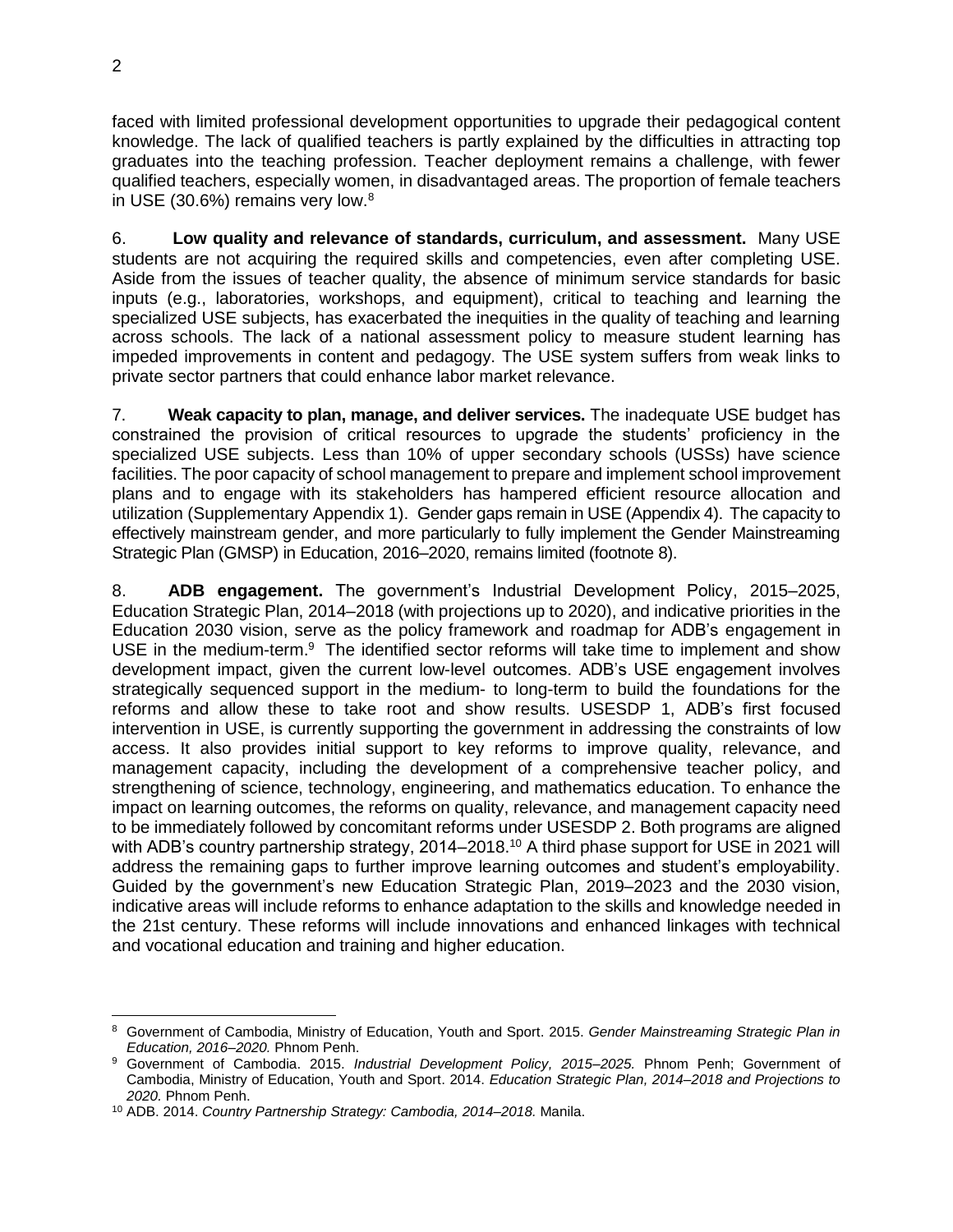9. **Sector development program.** Lessons from previous ADB sector development programs in Cambodia highlight the effectiveness of combining a policy-based program with an investment component for a holistic, comprehensive, and integrated response to sector issues, gaps, and priorities. As such, USESDP 2 is proposed as a sector development program. It will continue to support key policy reforms and respond to unmet investment needs, particularly in the areas of quality and relevance of upper secondary education. The policy component will set the national policy framework, while the investment component will support measures to implement the policy framework. Many of the policy reforms are also expected to result in substantial financial costs, which can be initially supported through the investment component. While ADB is the only development partner focusing on USE, the project team will continue to ensure a strong coordination with development partners working on education reforms.

### **B. Impact, Outcome, and Outputs**

10. The impact of the program will be that high-quality human resources are developed. The outcome will be improved effectiveness of the USE system. The policy reforms will be applied nationwide while the project will cover selected areas.

11. **Output 1: Quality of teachers in upper secondary schools improved.** Establishing high-quality teacher education colleges in key locations is among the project's policy actions. This will develop a cadre of qualified teachers, ensure the continuous professional development of teachers, facilitate the implementation of the teacher career pathway policy and phased plan to upgrade the teachers' academic qualifications, and recognize prior learning and professional experience of teachers.<sup>11</sup> Project activities will include conducting professional development programs for educators from the teacher education colleges, the National Institute of Education, and USE teachers; providing training programs for USE teachers and National Institute of Education staff; and organizing initial activities to support the implementation of the teacher career pathway policy and phased plan. The Ministry of Education, Youth, and Sport (MOEYS) will provide financial support to selected teachers in technical high schools and in secondary resource schools,<sup>12</sup> for them to upgrade their pedagogical skills.

12. **Output 2: Quality and labor market relevance of upper secondary education improved.** MOEYS will develop and implement minimum service standards for school infrastructure, teaching and learning resources, and personnel in USSs to address the inequities in resource allocation across USSs and supporting student learning. MOEYS will develop and implement the Policy Action Plan on Information and Communication Technology in Education 2017-2021<sup>13</sup> and a policy on national assessment framework for Grades 1 to 12. MOEYS will fully implement the curriculum framework for general and technical education, integrating periodic reviews to align with labor market needs. Project activities include the provision of (i) workshops, computer and science laboratories, and equipment and training materials based on the minimum service standards; (ii) capacity development for Grade 12 examination in line with the national assessment framework; and (iii) software, aligned with the Policy Action Plan on Information and Communication Technology in Education 2017-2021 (footnote 13). MOEYS will establish

 <sup>11</sup> The policy will provide professional development opportunities for upgrading of the academic qualifications and promote career progression of school teachers to improve teachers' status.

<sup>&</sup>lt;sup>12</sup> Refers to those secondary schools supported under previous ADB education projects and in the current USESDP 1, which are equipped with computer and science laboratories, library, and other facilities.

<sup>&</sup>lt;sup>13</sup> The policy action plan will set the ICT standards and inform resource allocation in terms of infrastructure, technical support to schools and teachers, and teacher training.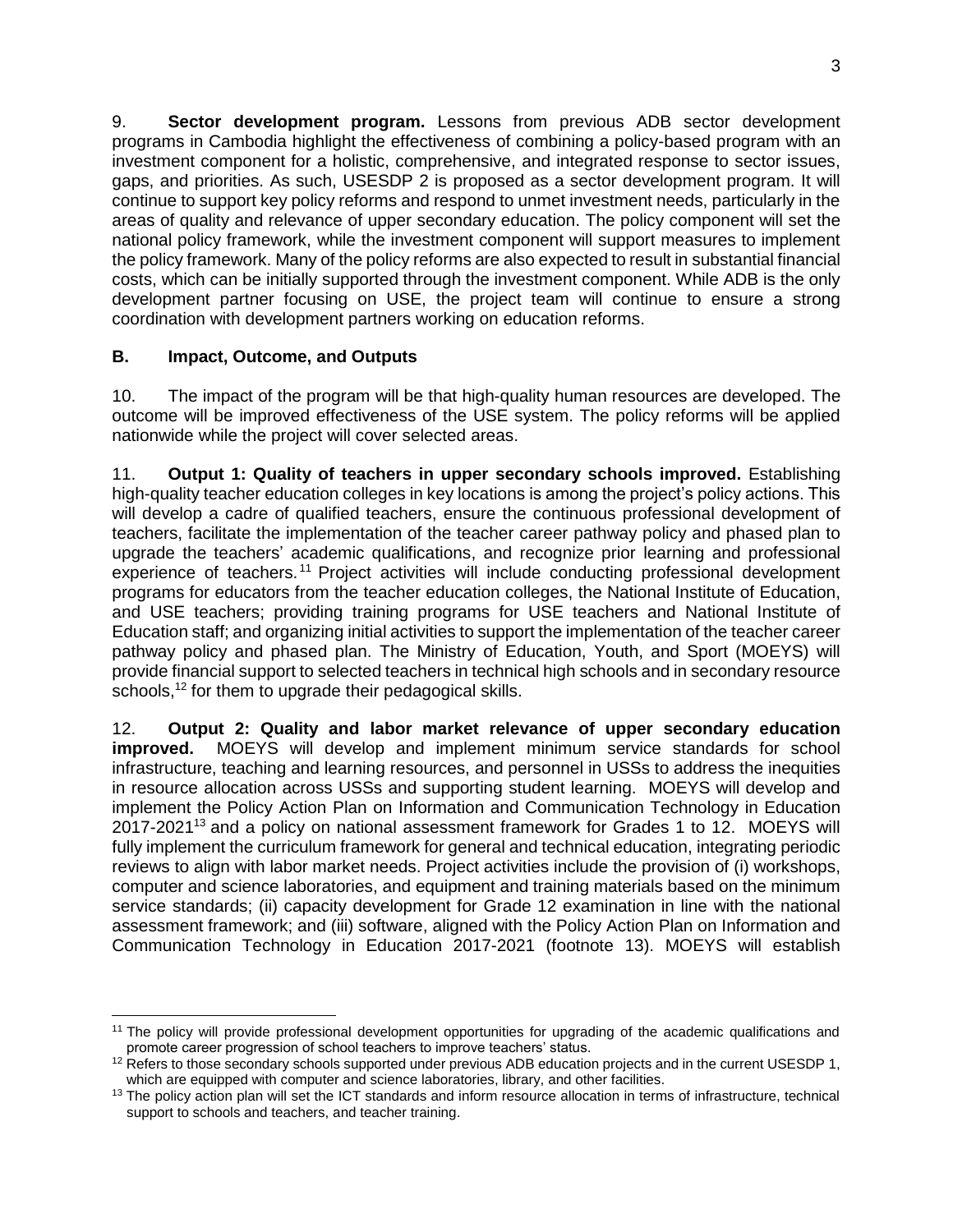partnerships with industries located near industrial parks or special economic zones. The project team will consider introducing USE students as interns in these industries.

13. **Output 3: Institutional capacity for planning, management, and delivery of education strengthened.** Another policy action is to support the development and implementation of the 3-year budget strategic plan that is results-based, pro-poor, and gendersensitive, the GMSP in Education, 2016–2020 (footnote 8), and the MOEYS school director standards. <sup>14</sup> MOEYS will develop its human resource development framework for 2017–2030. Project interventions will provide capacity development to school directors to meet the school director standards. Activities to strengthen school-based management and school-based accounting systems and its implementation will support efforts to improve school leadership, accountability, and equitable and efficient resource allocation. MOEYS will develop a project gender action plan to support key actions included in the GMSP in Education, 2016–2020. MOEYS will (i) conduct capacity building training for select MOEYS staff on key human resource development areas; (ii) upgrade the system to improve teacher deployment, especially to the remote and disadvantaged areas; and (iii) train the staff of the provincial and district offices of education on how to implement the new school inspection system.

### **C. Program Costs and Financing**

14. The program loan size is based on the financing needs in Cambodia, the development impact of the reform package, and the development spending arising from the reform. Cambodia's gross financing needs remain high. In 2018, with a budget deficit target of 5.9% of the gross domestic product, the government will need to acquire \$1.1 billion to close the budget gap, of which \$0.1 billion will be obtained through grants and \$1.0 billion through concessional loans.

| <b>Source</b>                                               | <b>Amount (\$ million)</b> | <b>Share of Total (%)</b> |
|-------------------------------------------------------------|----------------------------|---------------------------|
| Asian Development Bank                                      |                            |                           |
| Ordinary capital resources (Concessional policy-based loan) | 15.0                       | 28.0                      |
| Ordinary capital resources (Concessional project loan)      | 35.0                       | 65.5                      |
| Government (to be confirmed)                                | 3.5                        | 6.5                       |
| Total                                                       | 53.5                       | 100.0                     |

### **Table 1: Tentative Financing Plan**

Source: Asian Development Bank.

### **D. Indicative Implementation Arrangements**

15. MOEYS will serve as the executing agency for the proposed program. The policy-based loan will be implemented from October 2016 to March 2018; the project component will be implemented from December 2018 to December 2023. Procurement (including consulting services) to be financed by ADB will follow ADB's Procurement Policy (2017) and Procurement Regulations for ADB Borrowers (2017).

### **II. DUE DILIGENCE REQUIRED**

16. Due diligence includes the following assessments: (i) financial management and procurement; (ii) economic and financial analysis; (iii) program impact; (iv) social and environmental safeguards; (v) poverty, social, and gender analysis; and (vi) risks.

<sup>14</sup> Parameters that guide hiring, training, capacity building, and performance evaluation of school directors.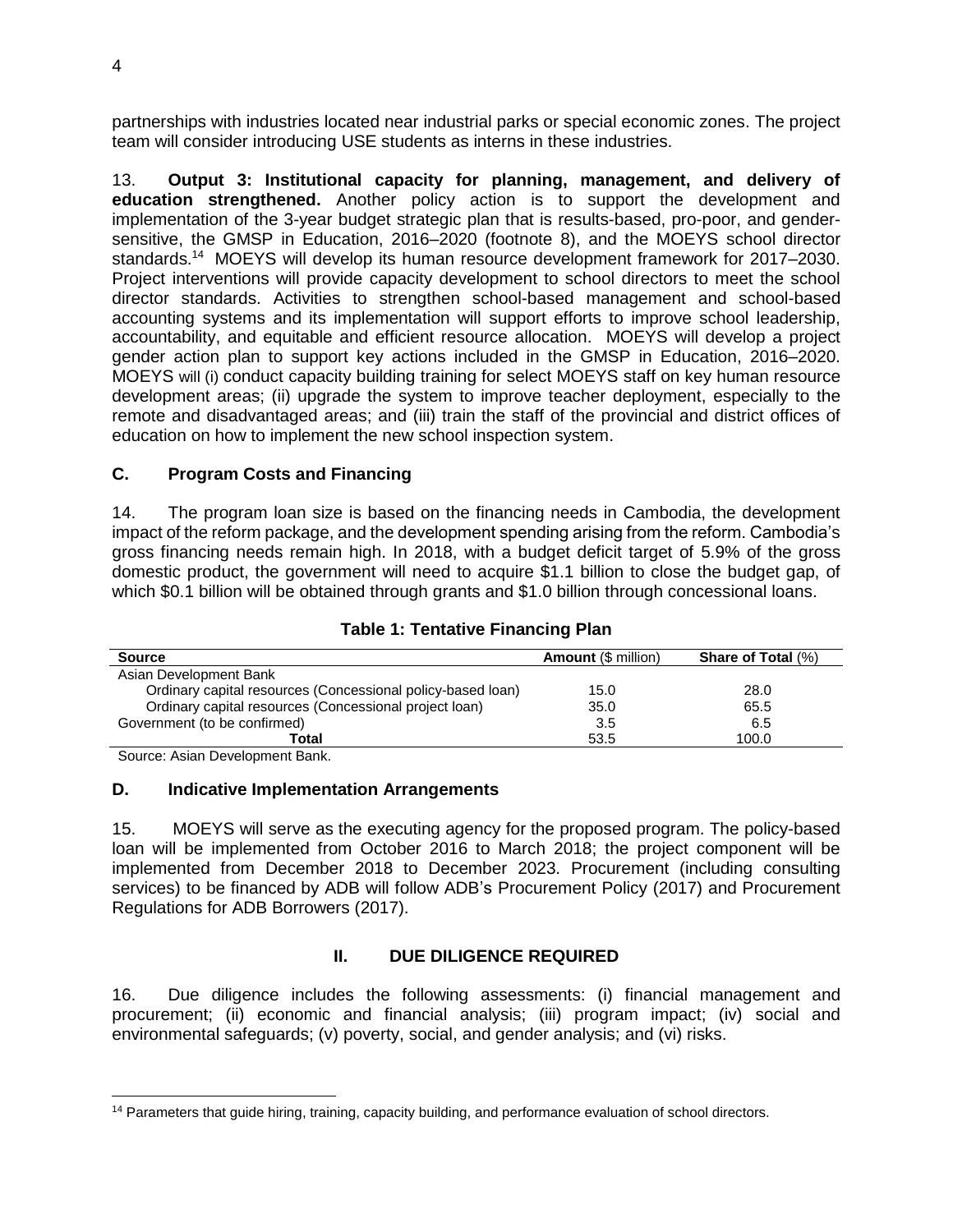#### **III. PROCESSING PLAN**

#### **A. Risk Categorization**

17. USESDP 2 is categorized *low risk* due to its loan size and given ADB's extensive experience in the education sector in Cambodia.

#### **B. Resource Requirements**

19. About 7 person-months of international and national staff inputs are required to process USESDP 2. Transaction technical assistance with financing of \$0.8 million from the Technical Assistance Special Fund (TASF-6) will support project preparation and due diligence process. Consultant requirements are estimated at 22 person-months of international consultant inputs and 18 person-months of national consultant inputs. The TA requirements are in Appendix 3.

#### **C. Processing Schedule**

20. The major milestones are in Table 2.

| <u>iapić z. i i uposeu i i učessiliu oclieduje</u> |                                 |
|----------------------------------------------------|---------------------------------|
| <b>Milestones</b>                                  | <b>Expected Completion Date</b> |
| Loan fact-finding mission                          | January 2018                    |
| Management review meeting                          | March 2018                      |
| Loan negotiations                                  | May 2018                        |
| Board consideration                                | August 2018                     |
| Loan signing                                       | September 2018                  |
| Loan effectiveness                                 | November 2018                   |
| Course: Asian Dovelopment Bank                     |                                 |

**Table 2: Proposed Processing Schedule**

Source: Asian Development Bank.

### **IV. KEY ISSUES**

21. No key issues have been identified.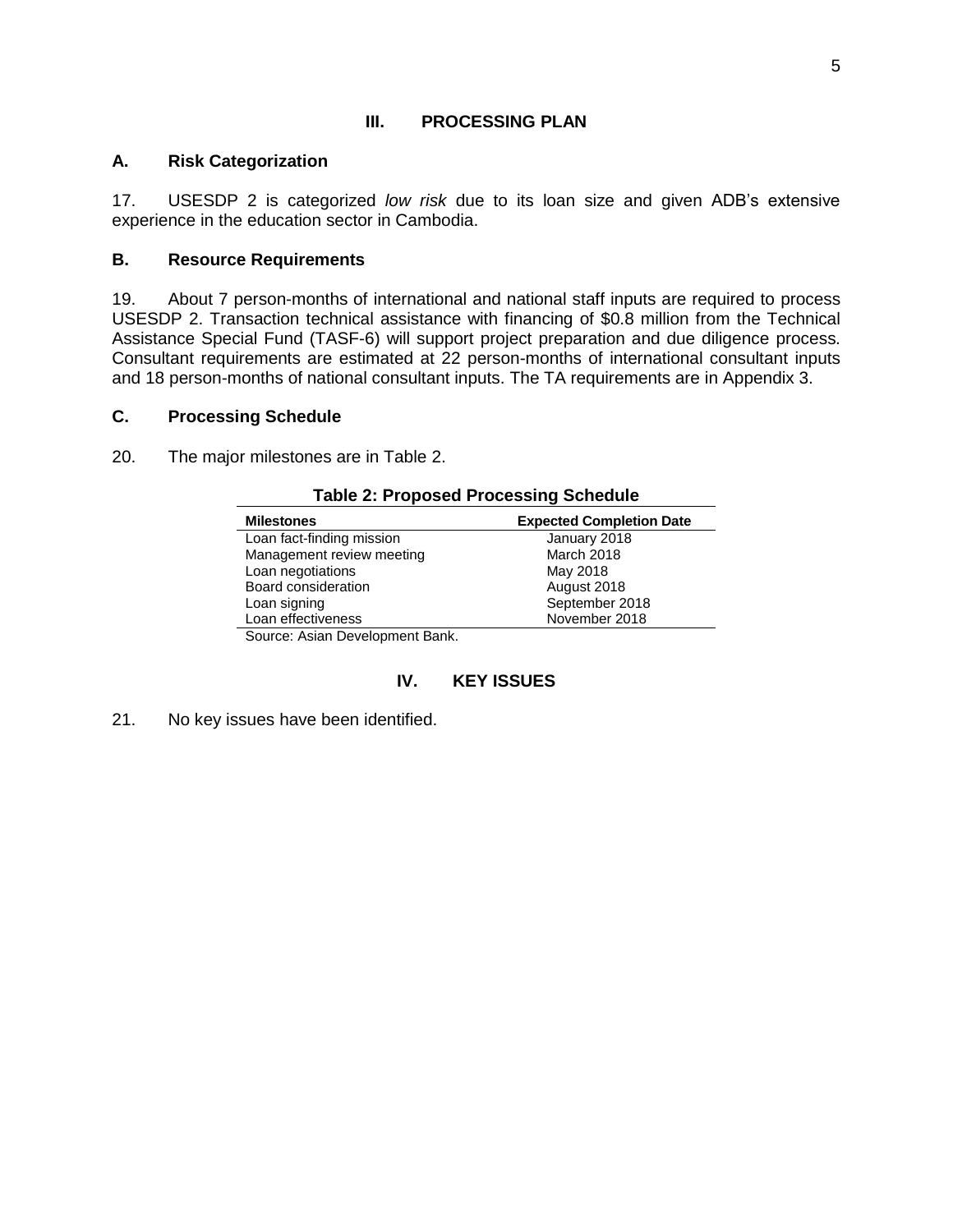## **DESIGN AND MONITORING FRAMEWORK**

| Impact the program is aligned with<br>High-quality human resources developed <sup>a</sup><br>(Education Strategic Plan, 2014-2018 and Projection to 2020, Industrial Development Policy, 2015-2025) |                                                                                                                                                                                                                                                                                                                                                                                                                                                                                                                                                                                                                                                                                                                                                                                                                                                                                                                                                                                                                                                                                                                                                                                                                                                                                                                                                                                                           |                                                                                                                                                                                                                                                                                                                                                                                                                                               |                                                                                                                                                               |  |  |
|-----------------------------------------------------------------------------------------------------------------------------------------------------------------------------------------------------|-----------------------------------------------------------------------------------------------------------------------------------------------------------------------------------------------------------------------------------------------------------------------------------------------------------------------------------------------------------------------------------------------------------------------------------------------------------------------------------------------------------------------------------------------------------------------------------------------------------------------------------------------------------------------------------------------------------------------------------------------------------------------------------------------------------------------------------------------------------------------------------------------------------------------------------------------------------------------------------------------------------------------------------------------------------------------------------------------------------------------------------------------------------------------------------------------------------------------------------------------------------------------------------------------------------------------------------------------------------------------------------------------------------|-----------------------------------------------------------------------------------------------------------------------------------------------------------------------------------------------------------------------------------------------------------------------------------------------------------------------------------------------------------------------------------------------------------------------------------------------|---------------------------------------------------------------------------------------------------------------------------------------------------------------|--|--|
| <b>Data Sources and</b>                                                                                                                                                                             |                                                                                                                                                                                                                                                                                                                                                                                                                                                                                                                                                                                                                                                                                                                                                                                                                                                                                                                                                                                                                                                                                                                                                                                                                                                                                                                                                                                                           |                                                                                                                                                                                                                                                                                                                                                                                                                                               |                                                                                                                                                               |  |  |
|                                                                                                                                                                                                     |                                                                                                                                                                                                                                                                                                                                                                                                                                                                                                                                                                                                                                                                                                                                                                                                                                                                                                                                                                                                                                                                                                                                                                                                                                                                                                                                                                                                           | <b>Reporting</b>                                                                                                                                                                                                                                                                                                                                                                                                                              |                                                                                                                                                               |  |  |
| <b>Result Chain</b>                                                                                                                                                                                 | Performance Indicators with Targets and Baselines <sup>b</sup>                                                                                                                                                                                                                                                                                                                                                                                                                                                                                                                                                                                                                                                                                                                                                                                                                                                                                                                                                                                                                                                                                                                                                                                                                                                                                                                                            | <b>Mechanisms</b>                                                                                                                                                                                                                                                                                                                                                                                                                             | <b>Risks</b>                                                                                                                                                  |  |  |
| <b>Outcome</b><br>Effectiveness of<br>the upper<br>secondary<br>education<br>system<br>improved                                                                                                     | By 2025:<br>a. GER for USE increased to 38% (female _%) (rural<br>%); (SY2016/17 baseline: 26.5%, female:<br>26.7%, rural: 21.4%)<br>b. Promotion rate from grade 10 to 11 increased to at<br>least _% (female: _%) (rural: _%); (SY2015/16<br>baseline: 84.9%, female: 85.8%, rural: ___ %)<br>c. Promotion rate from grade 11 to 12 increased to<br>% (female: __%) (rural: __%); (SY2015/16<br>baseline: 91.7%, female: 92.6%, rural: _ %)<br>Dropout rate in upper secondary education<br>d.<br>decreased to 15% (female: __%) (rural: ___%);<br>(SY2015/16 baseline: 19.4%, female: 17.9%, rural:<br>$-$ %)<br>e. Passing rate in upper secondary exam in science<br>stream increased from XX% to YY% (SY 2015/16<br>baseline: 53.8%%, female: 57.3%, rural: __%)                                                                                                                                                                                                                                                                                                                                                                                                                                                                                                                                                                                                                                    | a-d. MOEYS EMIS<br>e. MOEYS Upper<br>Secondary<br>Education<br>Examination<br>Analytical<br>Assessment<br>Report                                                                                                                                                                                                                                                                                                                              | Changes in<br>government<br>priorities<br>shift<br>resources<br>away from<br>education<br>reforms.                                                            |  |  |
| <b>Outputs</b><br>1. Quality of<br>teachers in<br>upper<br>secondary<br>schools<br>improved                                                                                                         | Program by 2018:<br>1a. Establishment of teacher education colleges in at<br>least two provinces approved by the Prime Minister<br>with associated implementing guidelines issued by<br>MOEYS (Baseline 2015: 0)<br>1b. Continuous professional development of teachers'<br>policy issued for nationwide implementation by<br>MOEYS (Baseline 2015: 0)<br>1c. Teacher career pathway policy and phased plan<br>issued for nationwide implementation by MOEYS <sup>c</sup><br>(Baseline 2015: 0)<br>1d. Recognition of prior learning and professional<br>experience policy issued for nationwide<br>implementation by MOEYS<br>(Baseline 2015: 0)<br>Project<br>1e. At least number of USS teachers from SRS and<br>network USSs and NIE staff (of which _% women)<br>with increased understanding of content<br>knowledge, assessment, and the new curriculum<br>framework by 2020 (Baseline 2017: 0)<br>1f. At least _ educators from NIE and teacher<br>education colleges and USE teachers with<br>improved teaching and assessment skills (including<br>scholarships for female staff) by 2022 (Baseline<br>2017:0<br>1g. _ teachers (_% women) from technical high<br>schools and selected SRSs, who received financial<br>support, increased pedagogical content knowledge<br>by 2021 (Baseline 2017: 0)<br>1h. _ teachers benefited from the career pathway<br>program by 2021 (Baseline 2017: 0) | 1a. Subdecree on<br>the<br>establishment of<br>teacher<br>education<br>colleges and<br><b>MOEYS</b><br>implementing<br>guidelines<br>1b. MOEYS policy<br>on continuous<br>professional<br>development of<br>teachers<br>1c. MOEYS policy<br>on teacher<br>career pathway<br>1d. Prakas<br>(Ministerial<br>Order) on<br>recognition of<br>prior learning<br>and professional<br>development<br>experience<br>1e-1h. MOEYS<br>quarterly reports | An<br>adequate<br>number of<br>qualified<br>instructors<br>and<br>assessors<br>is not<br>available for<br>recruitment,<br>especially<br>in priority<br>areas. |  |  |
| 2. Quality and<br>labor market                                                                                                                                                                      | Program by 2018:<br>2a. Quality standards for infrastructure, teaching, and                                                                                                                                                                                                                                                                                                                                                                                                                                                                                                                                                                                                                                                                                                                                                                                                                                                                                                                                                                                                                                                                                                                                                                                                                                                                                                                               | 2a. MOEYS                                                                                                                                                                                                                                                                                                                                                                                                                                     |                                                                                                                                                               |  |  |
| relevance of                                                                                                                                                                                        | learning resources and personnel for USSs                                                                                                                                                                                                                                                                                                                                                                                                                                                                                                                                                                                                                                                                                                                                                                                                                                                                                                                                                                                                                                                                                                                                                                                                                                                                                                                                                                 | standards for                                                                                                                                                                                                                                                                                                                                                                                                                                 |                                                                                                                                                               |  |  |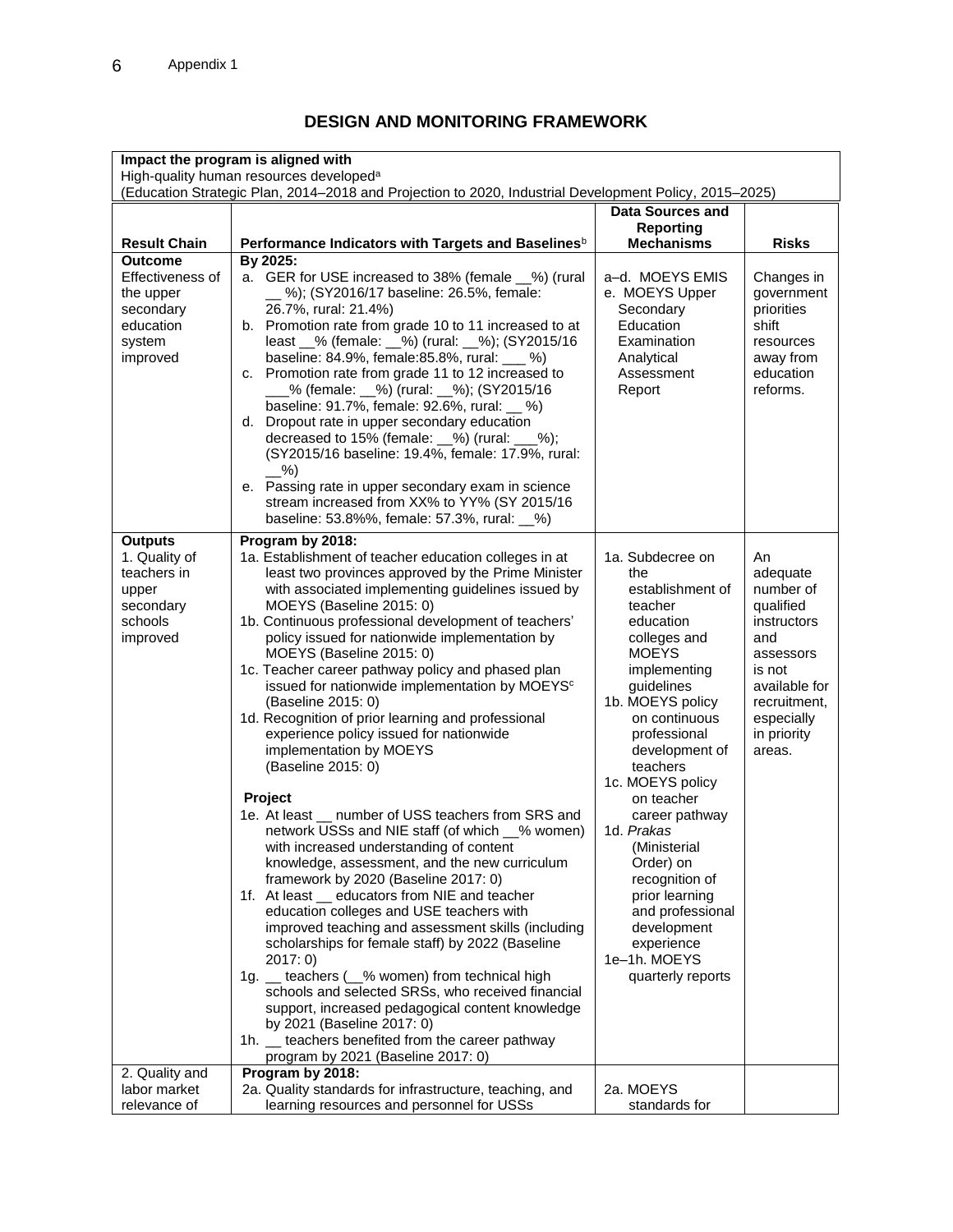|                                                                                                              |                                                                                                                                                                                                                                                                                                                                                                                                                                                                                                                                                                                                                                                                                                                                                                                                                                                                                                                                                                                                                                                                                                                                                                                                                                                                                                                                                                                                                                                                                      | Data Sources and<br><b>Reporting</b>                                                                                                                                                                                                                                                                                                                                                  |              |
|--------------------------------------------------------------------------------------------------------------|--------------------------------------------------------------------------------------------------------------------------------------------------------------------------------------------------------------------------------------------------------------------------------------------------------------------------------------------------------------------------------------------------------------------------------------------------------------------------------------------------------------------------------------------------------------------------------------------------------------------------------------------------------------------------------------------------------------------------------------------------------------------------------------------------------------------------------------------------------------------------------------------------------------------------------------------------------------------------------------------------------------------------------------------------------------------------------------------------------------------------------------------------------------------------------------------------------------------------------------------------------------------------------------------------------------------------------------------------------------------------------------------------------------------------------------------------------------------------------------|---------------------------------------------------------------------------------------------------------------------------------------------------------------------------------------------------------------------------------------------------------------------------------------------------------------------------------------------------------------------------------------|--------------|
| <b>Result Chain</b>                                                                                          | Performance Indicators with Targets and Baselines <sup>b</sup>                                                                                                                                                                                                                                                                                                                                                                                                                                                                                                                                                                                                                                                                                                                                                                                                                                                                                                                                                                                                                                                                                                                                                                                                                                                                                                                                                                                                                       | <b>Mechanisms</b>                                                                                                                                                                                                                                                                                                                                                                     | <b>Risks</b> |
| upper secondary<br>education<br>improved                                                                     | developed and issued by MOEYS and used to<br>inform MOEYS budget allocation (Baseline 2015:<br>$\left( 0\right)$<br>2b. Policy Action Plan on ICT in Education Plan (2017-<br>2021) developed and adopted by MOEYS<br>(Baseline 2015: 0)<br>2c. National assessment framework for grades 1 to 12<br>approved and administered by MOEYS (Baseline<br>2015:0<br>2d. Curriculum framework applied in schools<br>nationwide by MOEYS (Baseline 2015: 0)<br>Project<br>2e. Computer and science laboratories of 36 SRSs<br>upgraded, three SRS (including construction of<br>workshops) upgraded, and specialized equipment<br>and training materials provided by 2022 (gender-<br>responsive education environment <sup>d</sup> ) (Baseline<br>2017:0<br>signed MOUs with industry on school-industry<br>2f. __<br>partnerships by 2021 (Baseline 2017: 0)                                                                                                                                                                                                                                                                                                                                                                                                                                                                                                                                                                                                                               | infrastructure,<br>teaching, and<br>learning<br>resources and<br>personnel<br>2b. ICT in Education<br>Master Plan<br>2c. Grades 1 to 12<br>national<br>assessment<br>framework<br>2d. <i>Prakas</i><br>(Proclamation)<br>on the<br>application of the<br>curriculum<br>framework<br>2e-2f. MOEYS<br>project quarterly<br>reports; review<br>mission reports;<br>project<br>completion |              |
| 3. Institutional<br>capacity for<br>planning,<br>management,<br>and delivery of<br>education<br>strengthened | Program by 2018:<br>3a. Gender Mainstreaming Strategic Plan in<br>Education, 2016-2020 issued by MOEYS with<br>budget and staff resources integrated into<br>relevant MOEYS departments' regular budget<br>and staff allocation (Baseline 2015: 0)<br>3b. Results-based, pro-poor, and gender-sensitive<br>Budget Strategic Plan, 2017-2019 approved and<br>operationalized (Baseline 2015: 0)<br>3c. Human resource development framework for 2018-<br>2030 submitted to MOEYS<br>3d. School director standards <sup>e</sup> used in training and<br>performance evaluation (Baseline 2015: 0)<br>Project<br>number of SRS directors, deputy<br>3e. At least<br>directors, or assigned school administrators (of<br>which __% women) with increased knowledge of (i)<br>basic accounting and school-based accounting<br>system by 2021; (ii) content knowledge,<br>assessment, and application of the new curriculum<br>framework by 2021; and (iii) school-based<br>management by 2020 (Baseline 2017: 0)<br>3f. MOEYS' Department of Examination equipped with<br>the latest examination software by 2020 (Baseline<br>2017:0<br>Department of Examination staff acquire<br>3g.<br>increased knowledge of examination by 2020<br>(Baseline 2017: 0)<br>MOEYS SRS focal staff have increased<br>3h. l<br>knowledge of SRS management and oversight by<br>2021 (Baseline 2017: 0)<br>3i. Teacher deployment and redeployment system<br>upgraded by MOEYS by 2021 (Baseline 2017: 0) | report; MOUs<br>3a. MOEYS Gender<br>Mainstreaming<br>Strategic Plan in<br>Education,<br>2016-2020<br>3b. Budget Strategic<br>Plan, 2017-<br>2019<br>3c. Draft human<br>resource<br>development<br>framework,<br>2017-2030<br>3d. School director<br>standards<br>3e-3j. MOEYS<br>project quarterly<br>reports; review<br>mission reports;<br>project<br>completion<br>report          |              |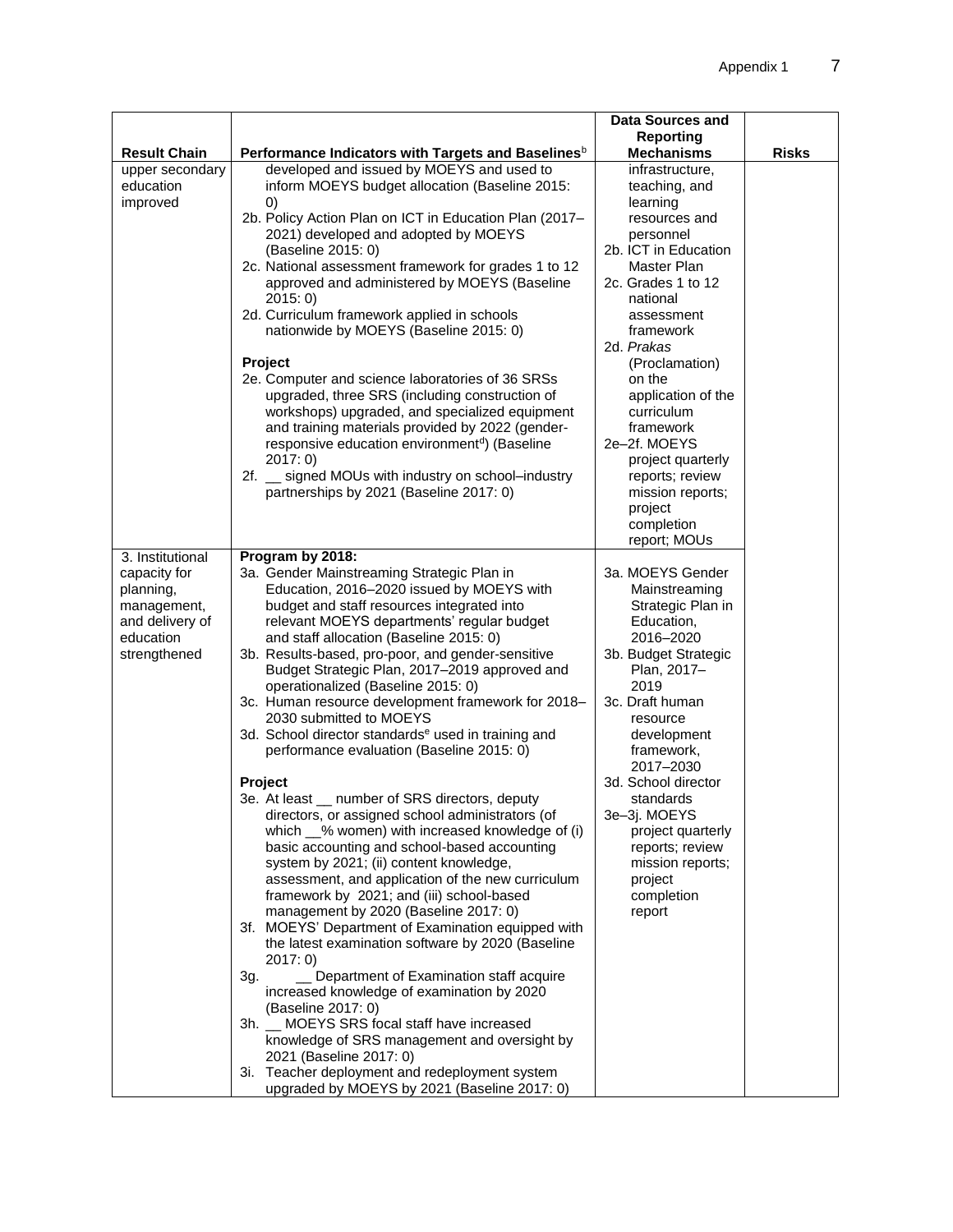|                                                                                             |                                                                                                                                                                                                                 | Data Sources and  |              |  |  |
|---------------------------------------------------------------------------------------------|-----------------------------------------------------------------------------------------------------------------------------------------------------------------------------------------------------------------|-------------------|--------------|--|--|
|                                                                                             |                                                                                                                                                                                                                 | Reporting         |              |  |  |
| <b>Result Chain</b>                                                                         | Performance Indicators with Targets and Baselines <sup>b</sup>                                                                                                                                                  | <b>Mechanisms</b> | <b>Risks</b> |  |  |
|                                                                                             | DOE and POE staff with increased<br>3i. At least                                                                                                                                                                |                   |              |  |  |
|                                                                                             | understanding of implementing the new school                                                                                                                                                                    |                   |              |  |  |
|                                                                                             | inspection system by 2021 (Baseline 2017: 0)                                                                                                                                                                    |                   |              |  |  |
| <b>Key Activities with Milestones</b>                                                       |                                                                                                                                                                                                                 |                   |              |  |  |
|                                                                                             | 1. Quality of teachers in upper secondary schools improved                                                                                                                                                      |                   |              |  |  |
|                                                                                             | 1.1 Train teachers from SRSs and network USSs and staff from NIE on content knowledge, assessment, and                                                                                                          |                   |              |  |  |
|                                                                                             | application of the new curriculum framework in classroom teaching by Q4 2020                                                                                                                                    |                   |              |  |  |
|                                                                                             | 1.2 Provide professional development programs for teacher-educators from NIE, teacher education colleges, and                                                                                                   |                   |              |  |  |
| USE teachers by Q4 2022                                                                     |                                                                                                                                                                                                                 |                   |              |  |  |
| 2021                                                                                        | 1.3. Implement initial activities to support the implementation of the teacher career pathway policy and plan by Q4                                                                                             |                   |              |  |  |
|                                                                                             | 1.4 Support teachers from technical high schools and SRS to undergo pedagogical skills training by Q3 2021                                                                                                      |                   |              |  |  |
|                                                                                             | 2. Quality and relevance of upper secondary education improved                                                                                                                                                  |                   |              |  |  |
|                                                                                             | 2.1 Rehabilitate and upgrade computer and science laboratories by Q4 2022                                                                                                                                       |                   |              |  |  |
|                                                                                             | 2.2 Construct workshops and provide specialized training equipment and materials by Q4 2022                                                                                                                     |                   |              |  |  |
|                                                                                             | 2.3 Establish partnership arrangements with industries through signing of MOUs by Q4 2021                                                                                                                       |                   |              |  |  |
| strengthened                                                                                | 3. Institutional capacity for planning, management, and delivery of upper secondary education                                                                                                                   |                   |              |  |  |
|                                                                                             |                                                                                                                                                                                                                 |                   |              |  |  |
|                                                                                             | 3.1 Train SRS directors, deputy directions, and administrators on basic accounting by Q4 2021; on content<br>knowledge, assessment, and application of the curriculum framework by Q4 2021; and on school-based |                   |              |  |  |
| management by Q4 2020                                                                       |                                                                                                                                                                                                                 |                   |              |  |  |
|                                                                                             | 3.2 Develop capacity at the Department of Examination by Q4 2020                                                                                                                                                |                   |              |  |  |
|                                                                                             | 3.3 Develop capacity of MOEYS' focal office in charge of SRS by Q2 2021                                                                                                                                         |                   |              |  |  |
| 2021                                                                                        | 3.4 Upgrade teacher deployment system, taking into account gender gaps in teaching staff at USE level by Q4                                                                                                     |                   |              |  |  |
|                                                                                             | 3.5 Develop capacity of DOE and POE staff on new school inspection system by 2021                                                                                                                               |                   |              |  |  |
| <b>Project Management Activities</b>                                                        |                                                                                                                                                                                                                 |                   |              |  |  |
|                                                                                             | Establish the project coordination unit by Q3 2018                                                                                                                                                              |                   |              |  |  |
|                                                                                             | Recruit project consultants within 3 months of loan effectiveness                                                                                                                                               |                   |              |  |  |
|                                                                                             | Organize project inception within 2 months of consultant deployment                                                                                                                                             |                   |              |  |  |
| <b>Inputs</b>                                                                               |                                                                                                                                                                                                                 |                   |              |  |  |
|                                                                                             | ADB policy-based loan: \$15,000,000 (concessional OCR)                                                                                                                                                          |                   |              |  |  |
|                                                                                             | Project loan: \$35,000,000 (concessional OCR)                                                                                                                                                                   |                   |              |  |  |
| Government: \$3.5 million (TBC)                                                             |                                                                                                                                                                                                                 |                   |              |  |  |
|                                                                                             | <b>Assumptions for Partner Financing</b>                                                                                                                                                                        |                   |              |  |  |
| Not Applicable                                                                              |                                                                                                                                                                                                                 |                   |              |  |  |
|                                                                                             | ADB = Asian Development Bank; DOE = district office of education; EMIS = education management information system;                                                                                               |                   |              |  |  |
|                                                                                             | GER = gross enrollment ratio, ICT = information and communication technology; $MOEYS =$ Ministry of Education,                                                                                                  |                   |              |  |  |
|                                                                                             | Youth, and Sport; MOU = memorandum of understanding; NIE = National Institute of Education; OCR = ordinary capital                                                                                              |                   |              |  |  |
|                                                                                             | resources; POE = Provincial Office of Education; $Q =$ quarter; SRS = secondary resource school; SY = school year;                                                                                              |                   |              |  |  |
| $TBC =$ to be confirmed; $USE = upper$ secondary education; $USS = upper$ secondary school. |                                                                                                                                                                                                                 |                   |              |  |  |

<sup>a</sup> Government of Cambodia, MOEYS. 2014. *Education Strategic Plan, 2014–2018.* Phnom Penh. [http://www.veille.univ-ap.info/media/pdf/pdf\\_1436325627550.pdf](http://www.veille.univ-ap.info/media/pdf/pdf_1436325627550.pdf)

- <sup>b</sup> Indicators will be refined during program preparation.
- <sup>c</sup> The policy will provide professional development opportunities for upgrading of the academic qualifications and promote career progression of school teachers to improve teachers' status.
- <sup>d</sup> As per strategy 4, substrategy 3 of the Gender Mainstreaming Strategic Plan in Education, 2016–2020, a genderresponsive education environment includes gender-responsive school infrastructure, gender-responsive classroom management structure, and gender-responsive school environment including clean water and separate latrine and hygiene facilities for girls. Government of Cambodia, MOEYS. 2015. *Gender Mainstreaming Strategic Plan in Education, 2016–2020.* Phnom Penh.
- <sup>e</sup> The school director standards set the parameters to guide hiring, training, capacity building, and performance evaluation of school directors. It includes parameters such as academic qualifications and leadership capacity for school administration, instructional supervision, curriculum reform and stakeholder management. Source: Asian Development Bank.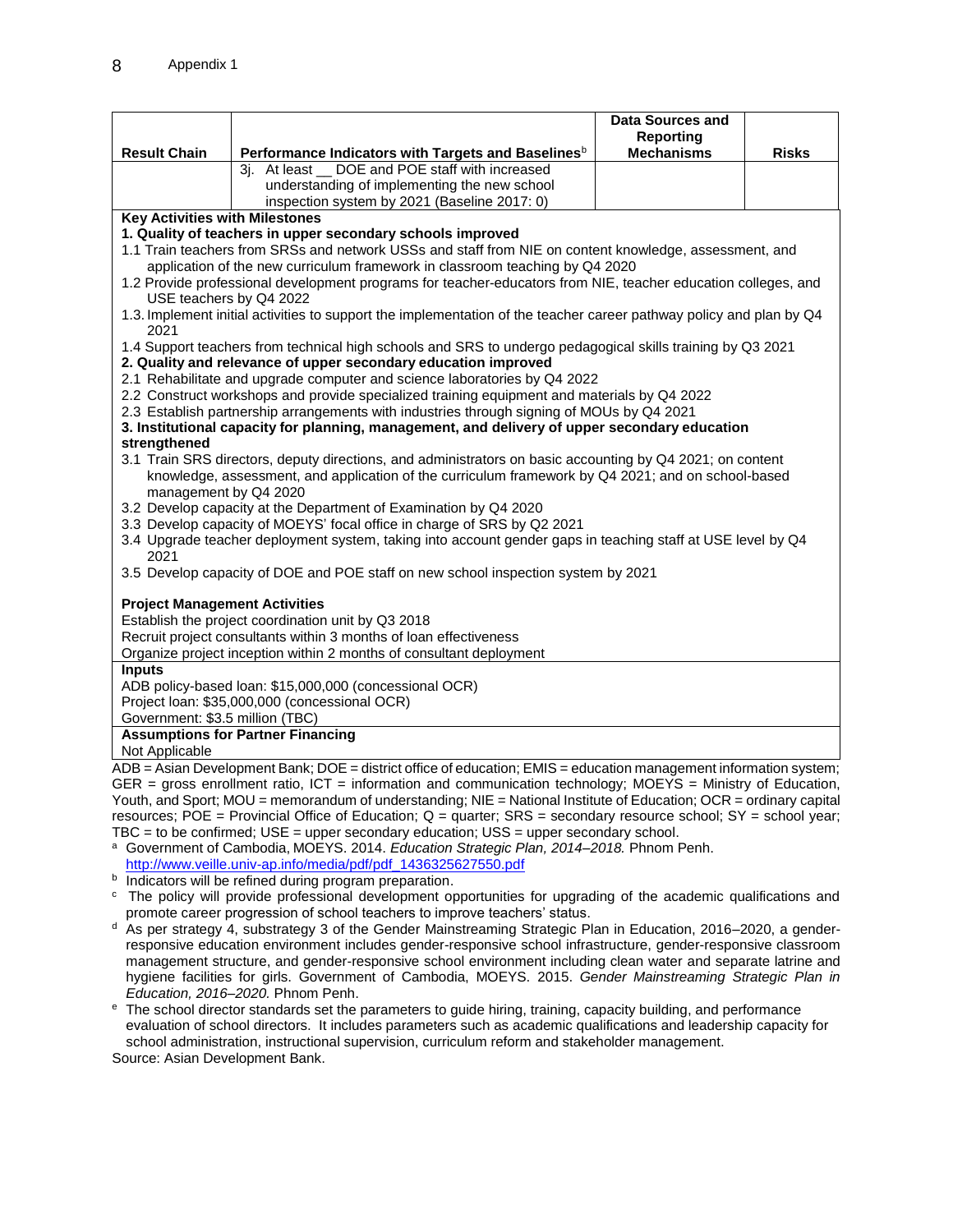#### Appendix 2 9

**PROBLEM TREE**

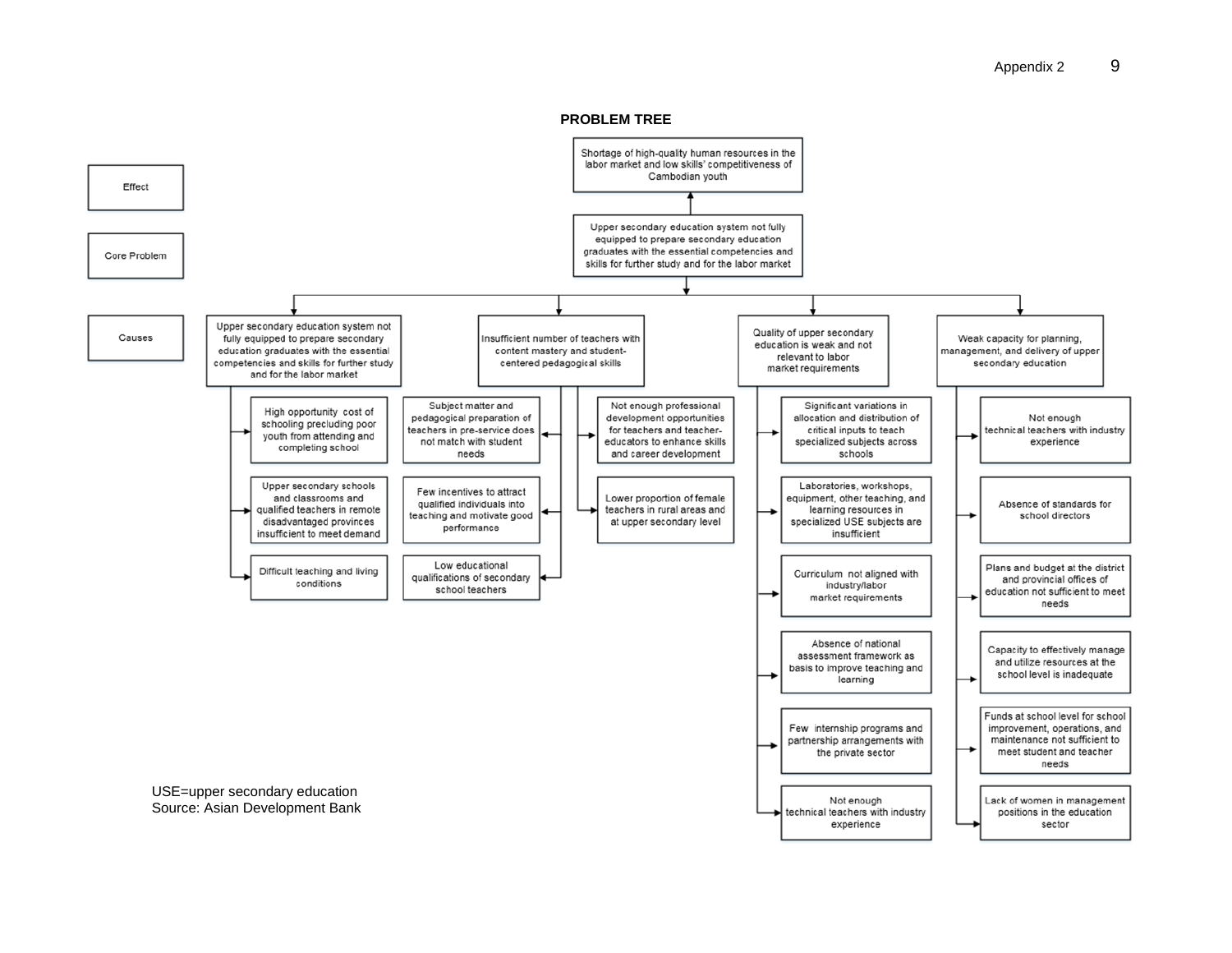### **TECHNICAL ASSISTANCE FOR PROGRAM PREPARATION**

### **A. Justification**

1. The technical assistance (TA) will help the government to prepare the Second Upper Secondary Education Sector Development Program (USESDP 2). It will help support the development of a program that is anchored on the government's reform priorities for the upper secondary education and is suitable for the Asian Development Bank (ADB) financing in all dimensions: technical, financial, economic, institutional, sector policy, and safeguards. The TA is aligned with the country partnership strategy, 2014–2018 for Cambodia and built on lessons learned from the previous ADB-financed programs.<sup>1</sup> It complements the ongoing ADB-financed Upper Secondary Education Sector Development Program.<sup>2</sup> Consultants fielded under this TA will work closely with ADB staff as well as other ADB-financed projects in Cambodia. The TA is included in the country operations business plan, 2018–2020. 3

### **B. Outputs and Activities**

2. **Output 1: Scope and coverage of the proposed Second Upper Secondary Education Sector Development Program determined.** The project team, through the TA, will update the education sector assessment with a focus on the major issues, gaps, and challenges in upper secondary education. The project team will conduct a detailed analysis of upper secondary provision in target areas, the capacity of teachers in upper secondary subjects, and student assessment. The project team will determine the scope and feasibility of the proposed project investments, ranging from capacity building to civil works and equipment, to teacher upgrading and professional development to institutional strengthening. The project team will conduct further consultations to confirm or refine the policy actions that were initially identified with the government and that will form part of the policy-based loan component. Through the TA, the project team will assist in identifying target areas to be supported by the project component. The project team will hold consultations, workshops, and focus group discussions with key stakeholders (e.g., government, development partners, education providers, and major industry partners).

3. **Output 2: Due diligence requirements completed.** The project team will conduct the following due diligence assessments: (i) financial management and procurement capacity; (ii) economic and financial analysis; (iii) program impact; (iv) social and environmental safeguards; (v) poverty, social, and gender analysis; and (vi) risks.

4. **Output 3: Project implementation arrangements prepared.** The project team will prepare the cost estimates and financing plan and the project administration manual (including the procurement plan) incorporating the necessary aspects to guide the overall implementation of the proposed project.

 <sup>1</sup> ADB. 2014. *Country Partnership Strategy: Cambodia, 2014–2018*. Manila.

<sup>2</sup> ADB. 2016. Report and Recommendation of the President to the Board of Directors: *Proposed Loans and Technical Assistance Grants to the Kingdom of Cambodia for the Upper Secondary Education Sector Development Program.* Manila.

<sup>3</sup> ADB. 2017. *Country Operations Business Plan: Cambodia, 2018–2020*. Manila. The TA first appeared in the business opportunities section of ADB's website on 6 September 2017.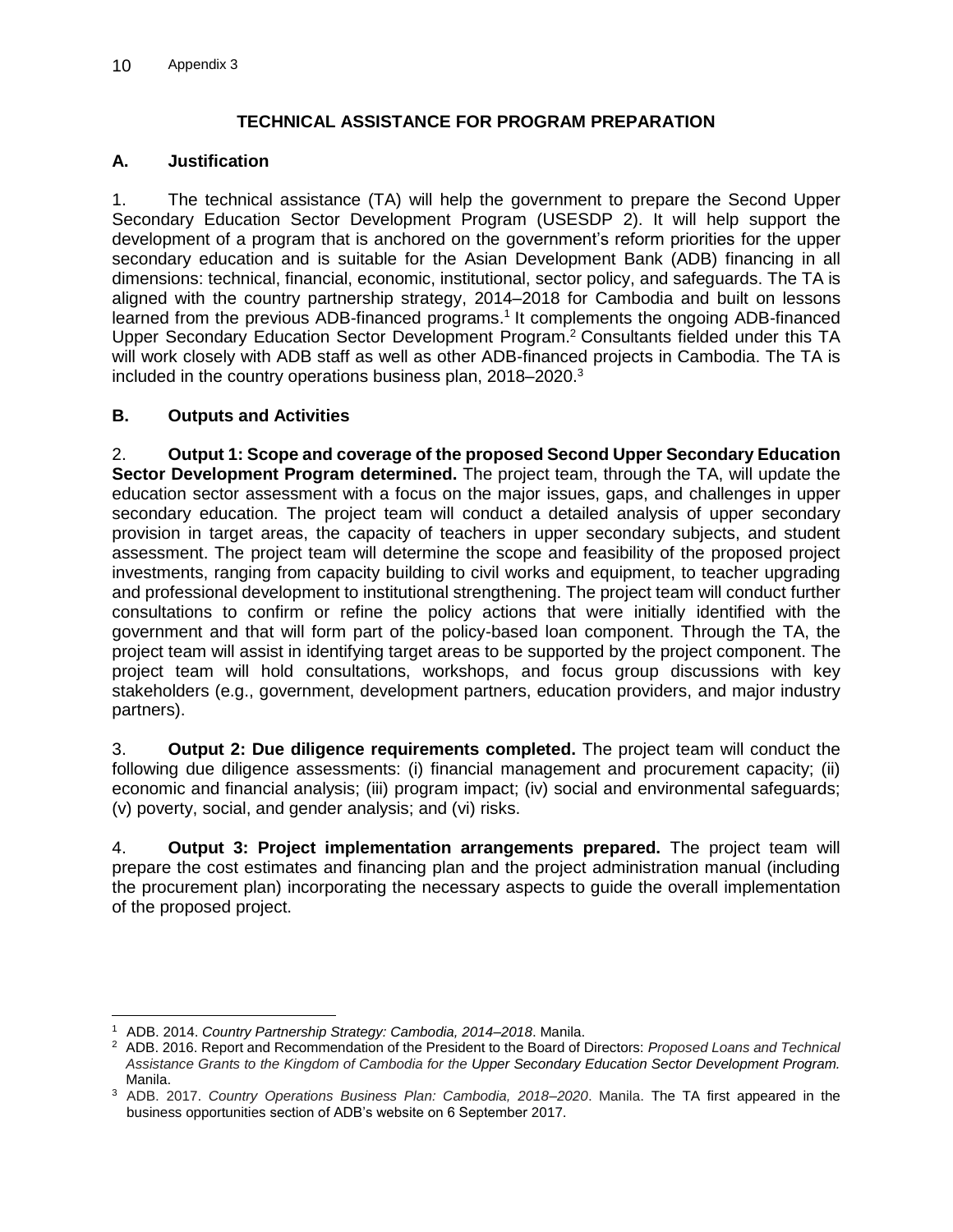### **C. Cost and Financing**

5. The TA is estimated to cost \$0.88 million, of which \$0.80 million equivalent will be financed on a grant basis by ADB's Technical Assistance Special Fund (TASF-6). The cost estimates and financing plan are in Table A3.1.

6. The government will provide counterpart support in the form of counterpart staff, office accommodation, and other in-kind contributions. The government was informed that approval of the TA does not commit ADB to finance any ensuing program.

| Item |                                                             | Amount |  |  |
|------|-------------------------------------------------------------|--------|--|--|
|      | Asian Development Bank <sup>a</sup>                         |        |  |  |
|      | Consultants<br>1.                                           |        |  |  |
|      | a. Remuneration and per diem                                |        |  |  |
|      | International consultants (22 person-months) <sup>b</sup>   | 310.0  |  |  |
|      | National consultants (18 person-months) <sup>c</sup><br>Îİ. | 100.0  |  |  |
|      | International and local travel<br>b.                        | 70.0   |  |  |
|      | Reports and communications<br>c.                            | 15.0   |  |  |
| 2.   | Equipment <sup>d</sup>                                      | 15.0   |  |  |
| 3.   | Training, workshops, seminars, and conferences              |        |  |  |
|      | a. Training, conferences, seminars, and workshopse          | 100.0  |  |  |
|      | b. Resource persons                                         | 50.0   |  |  |
| 4.   | Surveys                                                     | 20.0   |  |  |
| 5.   | Miscellaneous administration and support costs              | 50.0   |  |  |
| 6.   | Contingencies                                               | 70.0   |  |  |
|      | Total                                                       | 800.0  |  |  |

#### **Table A3.1: Cost Estimates and Financing Plan**   $(2000)$

Note: The technical assistance (TA) is estimated to cost \$0.88 million, of which contributions from the Asian Development Bank are presented in the table above. The government will provide counterpart support in the form of counterpart staff, office accommodation, office supplies, and other in-kind contributions. The value of the government's contribution is estimated to account for 10% of the total TA cost.

a Financed by the Asian Development Bank's Technical Assistance Fund (TASF 6).

<sup>b</sup> Includes 5 person-months of international consultant inputs, which are unallocated.

 $c$  Includes 3 person-months of national consultant inputs, which are unallocated.

 $d$  Office equipment includes photocopier, desktop computer, office table, and whiteboard. Ownership of the equipment will be transferred to the Ministry of Education, Youth and Sport upon TA completion. All TA-financed goods will be procured in accordance with ADB Procurement Policy (2017, as amended from time to time) and the associated project administration instructions and TA staff instructions.

<sup>e</sup> Workshops: one inception workshop, two thematic workshops, two government workshops, one midterm review workshop, and one final workshop. Details on participants and venues will be determined during TA implementation. Source: Asian Development Bank estimates.

### **D. Implementation Arrangements**

7. The executing agency of the TA will be the Ministry of Education, Youth and Sport (MOEYS). The project coordination unit (PCU) for the ongoing ADB-assisted Upper Secondary Education Sector Development Program will be asked to provide overall support and oversight to the TA team and coordinate closely with ADB and MOEYS. ADB will administer the TA. Table A3.2 describes the implementation arrangements.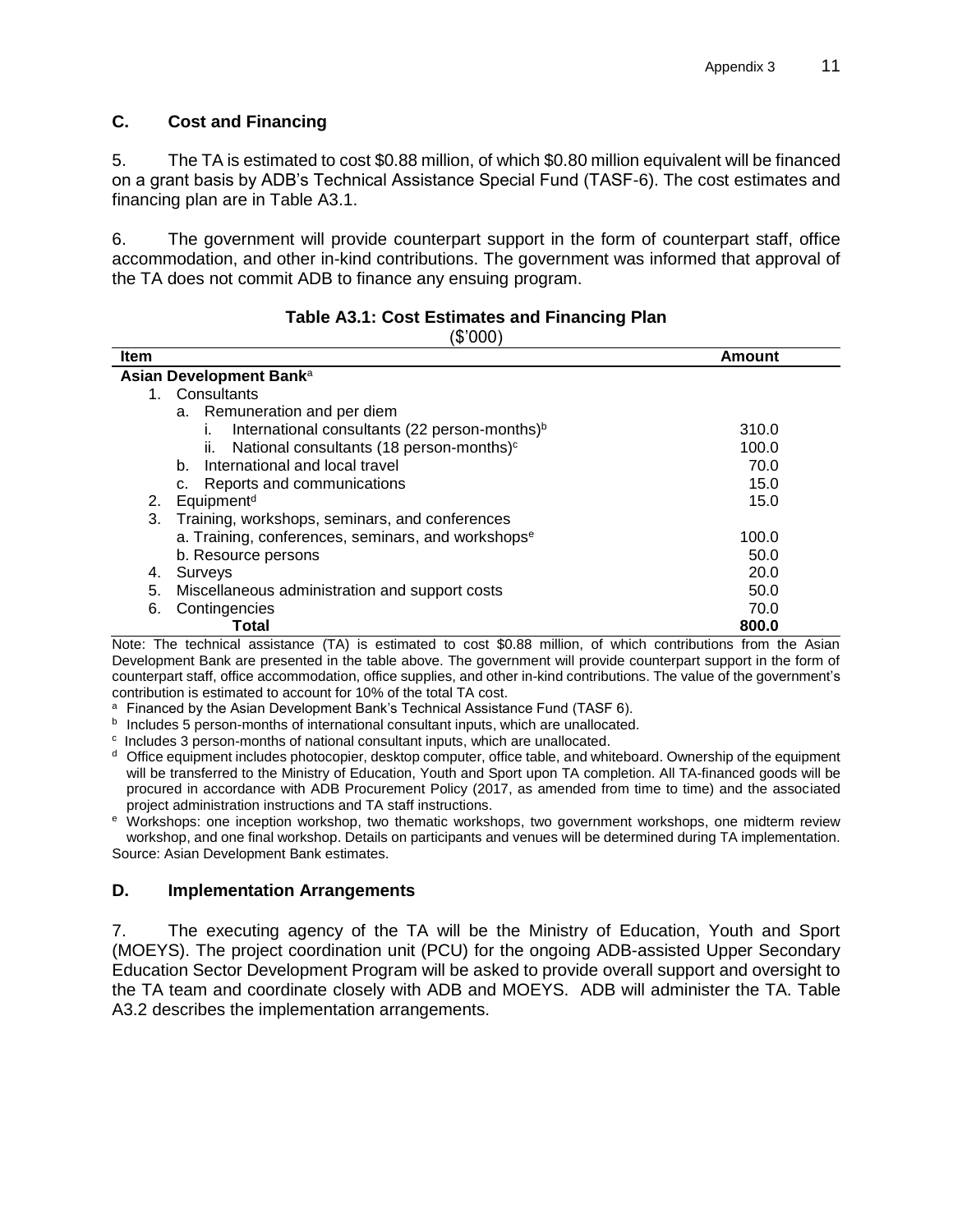| <b>Aspects</b>                       | <b>Arrangements</b>                                                      |                  |           |  |
|--------------------------------------|--------------------------------------------------------------------------|------------------|-----------|--|
| Indicative implementation period     | October 2017-June 2019                                                   |                  |           |  |
| Executing agency                     | Ministry of Education, Youth and Sport                                   |                  |           |  |
| Implementing agency                  | ADB's Southeast Asia Department, Social and Human Development Division   |                  |           |  |
| Consultants                          | To be selected and engaged by ADB <sup>a</sup>                           |                  |           |  |
|                                      | Individual consultants (International)                                   | 22 person-months | \$310,000 |  |
|                                      | Individual consultants (National)                                        | 18 person-months | \$100,000 |  |
| To be procured by ADB<br>Procurement |                                                                          |                  |           |  |
|                                      | Mode of procurement: Shopping                                            | Number of        | \$15,000  |  |
|                                      |                                                                          | contracts: 3     |           |  |
| Advanced contracting                 | Advanced actions will be proposed for the engagement of the consultants. |                  |           |  |
| <b>Disbursement</b>                  | The TA resources will be disbursed following ADB's Technical Assistance  |                  |           |  |
|                                      | Disbursement Handbook (2010, as amended from time to time).              |                  |           |  |
| Asset turnover or disposal           | Assets procured under the TA, if any, will be turned over to MOEYS upon  |                  |           |  |
| arrangement upon TA completion       | completion.                                                              |                  |           |  |

|  |  |  | Table A3.2: Implementation Arrangements |
|--|--|--|-----------------------------------------|
|--|--|--|-----------------------------------------|

ADB = Asian Development Bank; TA = technical assistance; MOEYS = Ministry of Education, Youth and Sport. a Individual consultants will be engaged competitively.

Source: Asian Development Bank.

8. **Consulting services.** The TA will require 22 person-months of international consultant inputs and 18 person-months of national consultant inputs. ADB will engage these consultants as individuals, in accordance with the ADB Procurement Policy (2017) and the associated project administration instructions and TA staff instructions. Additional resource persons may be mobilized and will be done in accordance with ADB procedures. The consultants will be mobilized to provide support during the early months of program implementation. The overall consultant allocation includes 5 person-months of international consultants and 3 person-months of national consultants that have been left unallocated for the additional TA requirement of the government. These consultants may be used in the following areas: curriculum development, teacher development, technical and vocational education, education policy and program analysis, public– private partnerships, technical assistance coordination and monitoring and evaluation. Terms of reference are in Supplementary Appendix 2.

### **E. Governance**

9. The financial management assessment, procurement capacity assessment, risk assessment, and management and integrity due diligence will be in accordance with the standard ADB guidelines and documents for said assessments.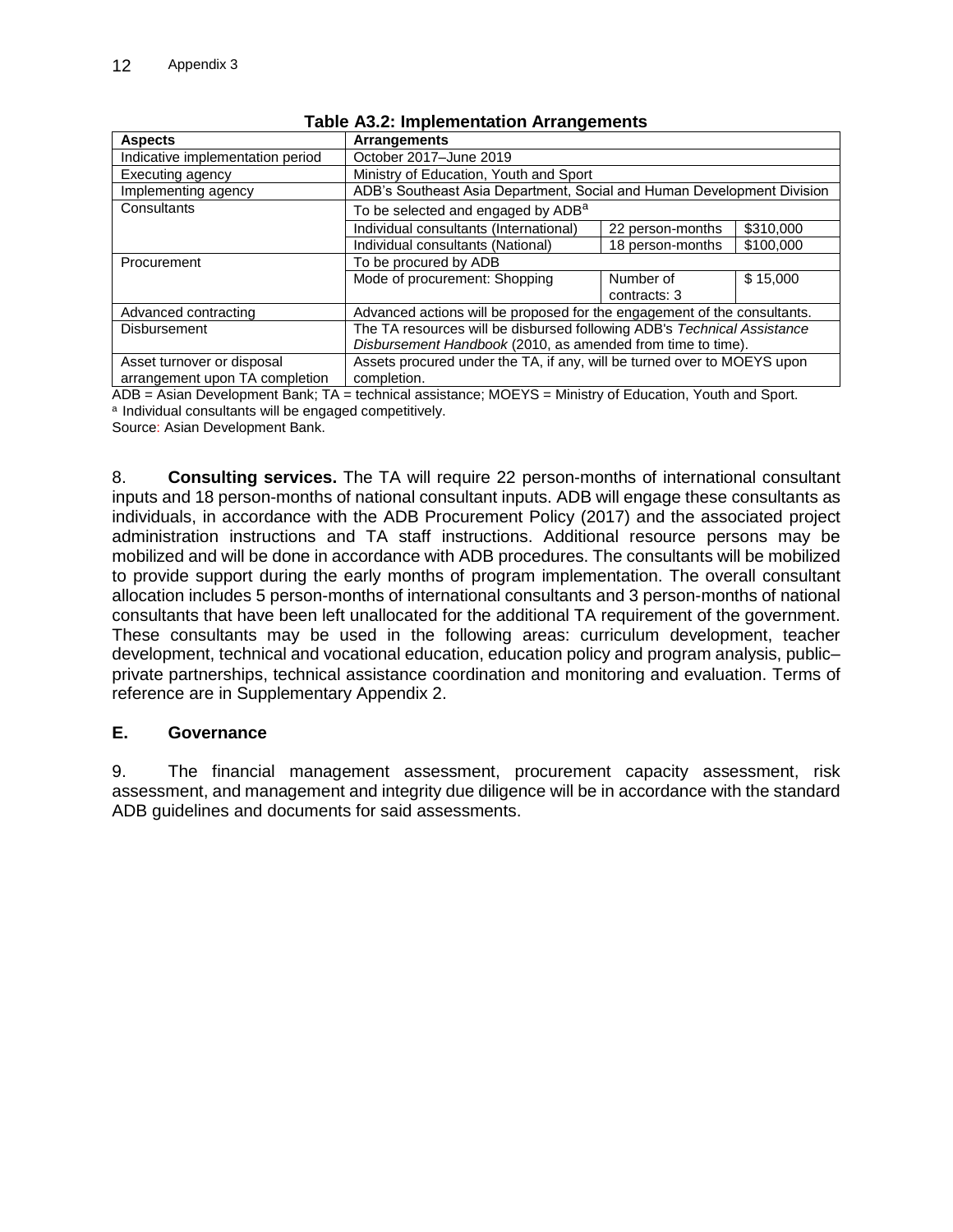# **INITIAL POVERTY AND SOCIAL ANALYSIS**

| Country:                                                                                                                                                                                                                                                                                                                                                                                                                                                                                                                                                                                                                                                                                                                                                                                                                                                                                                                                                                                                                                                                                                                                                                                                                                                                                                                                                                                                                                                                                | Cambodia                                   | Project Title:           | Second Upper Secondary Education<br>Sector Development Program (USESDP 2) |  |  |  |
|-----------------------------------------------------------------------------------------------------------------------------------------------------------------------------------------------------------------------------------------------------------------------------------------------------------------------------------------------------------------------------------------------------------------------------------------------------------------------------------------------------------------------------------------------------------------------------------------------------------------------------------------------------------------------------------------------------------------------------------------------------------------------------------------------------------------------------------------------------------------------------------------------------------------------------------------------------------------------------------------------------------------------------------------------------------------------------------------------------------------------------------------------------------------------------------------------------------------------------------------------------------------------------------------------------------------------------------------------------------------------------------------------------------------------------------------------------------------------------------------|--------------------------------------------|--------------------------|---------------------------------------------------------------------------|--|--|--|
| Lending/Financing<br>Modality:                                                                                                                                                                                                                                                                                                                                                                                                                                                                                                                                                                                                                                                                                                                                                                                                                                                                                                                                                                                                                                                                                                                                                                                                                                                                                                                                                                                                                                                          | Sector Development Program                 | Department/<br>Division: | Southeast Asia Department / Human and<br>Social Development Division      |  |  |  |
|                                                                                                                                                                                                                                                                                                                                                                                                                                                                                                                                                                                                                                                                                                                                                                                                                                                                                                                                                                                                                                                                                                                                                                                                                                                                                                                                                                                                                                                                                         |                                            |                          |                                                                           |  |  |  |
|                                                                                                                                                                                                                                                                                                                                                                                                                                                                                                                                                                                                                                                                                                                                                                                                                                                                                                                                                                                                                                                                                                                                                                                                                                                                                                                                                                                                                                                                                         | POVERTY IMPACT AND SOCIAL DIMENSIONS<br>Т. |                          |                                                                           |  |  |  |
| A. Links to the National Poverty Reduction Strategy and Country Partnership Strategy<br>Cambodia's Rectangular Strategy for Growth, Employment, Equity, and Efficiency, Phase IIP and the National Strategic<br>Development Plan, both for 2014–2018, <sup>b</sup> set out the government's strategy for education and skills, which emphasizes<br>developing science, technology, and mathematics ability to increase Cambodia's future competitive advantage in the<br>labor market and support poverty reduction and inclusive growth. The plans endorse the Education Strategic Plan for<br>2014–2018 of the Ministry of Education Youth and Sports (MOEYS). <sup>c</sup> The country partnership strategy (CPS), 2014–<br>2018 of the Asian Development Bank (ADB) for Cambodia <sup>d</sup> is closely aligned with national priorities and supports the<br>government's strategy for education sector development. The proposed program is consistent with ADB's sector strategy<br>on human capital enhancement via improved access and quality of secondary education, and aligns with Cambodia's<br>Public Financial Management (PFM) Reform Program <sup>e</sup> 1, which includes the following recommendation: "Highlight the<br>poverty reduction and gender issues in Program Budgeting (PB) and Budget Strategic Plan (BSP)", as well as the<br>MOEYS' Gender Mainstreaming Action Plan (GMAP) <sup>f</sup> , which aims to reduce gender gaps in the education sector. |                                            |                          |                                                                           |  |  |  |
| <b>B. Poverty Targeting</b>                                                                                                                                                                                                                                                                                                                                                                                                                                                                                                                                                                                                                                                                                                                                                                                                                                                                                                                                                                                                                                                                                                                                                                                                                                                                                                                                                                                                                                                             |                                            |                          |                                                                           |  |  |  |
| ⊠General Intervention Individual or Household (TI-H) I Geographic (TI-G) INon-Income MDGs (TI-M1, M2, etc.)<br>This program includes pro-poor and gender-inclusive design features including the following: addressing regional<br>disparities in teacher distribution as well as gender and inclusion gaps and related issues in teaching and management;<br>information and communications technology (ICT) and science, technology, engineering, and mathematics (STEM); and<br>infrastructure and resources underpinned by gender-responsive planning and BSP for MOEYS.                                                                                                                                                                                                                                                                                                                                                                                                                                                                                                                                                                                                                                                                                                                                                                                                                                                                                                            |                                            |                          |                                                                           |  |  |  |
| C. Poverty and Social Analysis                                                                                                                                                                                                                                                                                                                                                                                                                                                                                                                                                                                                                                                                                                                                                                                                                                                                                                                                                                                                                                                                                                                                                                                                                                                                                                                                                                                                                                                          |                                            |                          |                                                                           |  |  |  |
| 1. Key issues and potential beneficiaries.<br>Key poverty and social issues. Poverty has fallen dramatically from 47.8% in 2007 to 13.5% in 2014, but a large<br>share of the population remains vulnerable, having moved from below the poverty line to just above it. In 2011, 10%<br>of Cambodians lived on less than \$1.25 per day, but 41% lived on less than \$2.00 per day, and 72% lived on less than<br>\$3.00 per day. <sup>d</sup> A higher proportion of Cambodians is multi-dimensionally poor than income-poor and lack adequate<br>access to basic services, especially in rural areas.<br>Beneficiaries. The policy reforms aim to benefit: (i) secondary education female and male students, especially from<br>disadvantaged areas; (ii) secondary education teachers; and (iii) educational policymakers, administrators, and managers.<br>The general workforce, future generations, and the private sector will indirectly benefit from implementation of reforms,<br>particularly the emphasis on ICT, STEM, and human resource development. The overarching outcome is the improved<br>effectiveness of the secondary education system, enabling the Cambodian labor force to become more skilled and<br>competitive in the near future and address the current mismatch of skills with those needed in the workforce. Nationwide<br>interventions are expected to lead to improved retention of students, enhanced quality of teachers and curriculum, and     |                                            |                          |                                                                           |  |  |  |
| strengthened educational service delivery at decentralized levels to meet local educational needs.<br>2. Impact channels and expected systemic changes<br>Impact channels. The program will positively impact beneficiaries through: (i) addressing regional and gender disparities<br>in teacher distribution; (ii) strengthening STEM learning and teaching; (iii) enhancing the quality and gender-responsiveness<br>of secondary education curriculum; (iv) promoting professional growth for teachers and reducing gender gaps at higher<br>level education sector management; and (v) formulating a pro-poor gender-responsive budget strategic plan and 2017-<br>2019 budget strategic plan aligned to the Education Strategic Plan. The program will support the operationalization of<br>specific actions in the MOEYS' GMAP related to the policy actions.                                                                                                                                                                                                                                                                                                                                                                                                                                                                                                                                                                                                                    |                                            |                          |                                                                           |  |  |  |
| 3. Focus of (and resources allocated in) the project preparatory TA or due diligence.<br>Regional inequalities in education outcomes in general, and with respect to ICT and STEM need to be examined. Girls'<br>higher academic performance at secondary education level is not reflected in follow-on outcomes in terms of tertiary<br>education (gender gap index) and employment in technical, professional, and management levels, including in the<br>education sector. This disconnect requires further investigation, particularly in ICT and STEM.<br>Other social and poverty issues. The education management information system (EMIS) figures <sup>9</sup> indicate that boys<br>fare worse than girls in secondary education in promotion (particularly in grades 7 and 12), repetition (67%), and dropout<br>(particularly in grade 12), especially at the provincial level. This suggests that an increased number of boys should be<br>targeted by all development partners to improve gender equality outcomes.<br>4. Specific analysis for policy-based lending.                                                                                                                                                                                                                                                                                                                                                                                                     |                                            |                          |                                                                           |  |  |  |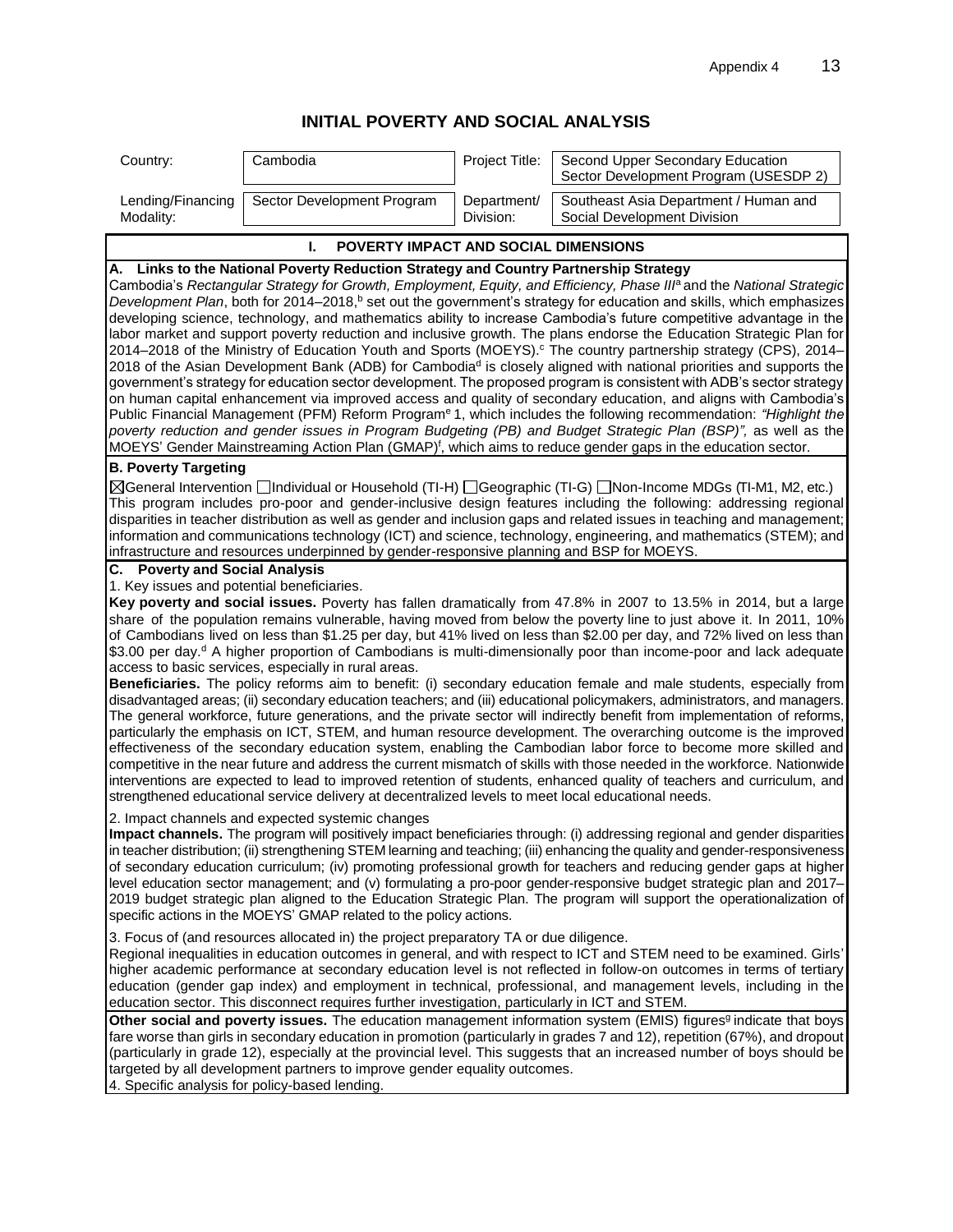**Impact channels of the policy reform(s).** The policy reforms supports the effective implementation of the policies of the Government of Cambodia to improve the quality of the teachers, which is the most important bedrock to improve quality of upper secondary education (USE); improve relevance of USE by enhancing the curriculum, implementing assessment, and linking up with the private sector; and implementing gender-related policy actions, improving resource allocation through a budget strategy plan, and improving the capacity of school directors to manage and deliver USE. **Impacts of policy reform(s) on vulnerable groups.** The impact of gender-responsive policy reforms, combined with pro-poor gender-responsive BSP, will ensure sustainable resource allocation and results-based planning. This will result in the improved quality of education service delivery by teachers and managers, leading to enhanced retention of secondary education students and educational outcomes that are relevant to the labor market

**Systemic changes expected from policy reform(s).** Strengthened capacity in planning, management, and financial decision-making under a decentralized framework will encourage school officials, staff, and communities to carry out their own plans for improving schools and build school pride among teachers, students, and communities.

#### **II. GENDER AND DEVELOPMENT**

1. What are the key gender issues in the sector/subsector that are likely to be relevant to this project or program? For USE, the gender parity index (GPI) of net enrollment ratio (NER) was 1.16, the GPI of gross enrollment ratio (GER) was 1.00, and the GPI of completion rate was 1.00 in 2015. Significant progress in reducing the gender gaps at USE level is *"mainly due to the ministry provision of scholarships giving priority to female students, construction of student dormitories with a priority on accepting girls, separate toilets for girls, and implementation of the policy on expanding upper secondary school provision to every district."*<sup>h</sup> Nevertheless, there are some differences between urban and rural areas, and between provinces. Moreover, there are still too many boys and girls dropping out at upper secondary levels, especially in rural areas and in grade 12. At higher education level, young girls remain underrepresented (41.6% female students in 2015).<sup>f</sup> Rural families are generally poor and girls are encouraged to enter the labor market early; rural girls also marry when they are very young.

Overall, gender balance in the teaching profession has almost been achieved (49.1% female teachers).<sup>f</sup> However, the proportion of female teachers in rural areas remains low (47.6%); it is also much lower at the upper secondary level (30.6%). At the secondary level, the percentage of female in teaching staff was 38.5% in rural areas (40.3% at national level), and the percentage of female in nonteaching staff was 22.6% in rural areas (24.5% at national level). <sup>i</sup> The proportion of women in management positions in the education sector is extremely low. For example, there were only 11% female school principals, 4% female directors of Provincial Office of Education, and 10% department directors at central level in 2015.<sup>f</sup>

The Gender Mainstreaming Strategic Plan (GMSP) in Education, 2016–2020<sup>n</sup> recognizes some key challenges that remain to be addressed: (i) few women in management positions at the national and subnational levels; (ii) teachers' houses not meeting the needs of female teachers; and (iii) remaining social stereotypes.

2. Does the proposed project or program have the potential to contribute to the promotion of gender equity and/or empowerment of women by providing women's access to and use of opportunities, services, resources, assets, and participation in decision-making?

 $\boxtimes$  Yes  $\Box$  No Please explain.

3. Could the proposed project have an adverse impact on women and/or girls or widen gender inequality?  $\Box$  Yes  $\boxtimes$  No Please explain.

4. Indicate the intended gender mainstreaming category:

 $\boxtimes$  GEN (gender equity)  $\Box$  EGM (effective gender mainstreaming)

 $\Box$  SGE (some gender elements)  $\Box$  NGE (no gender elements)

The design and monitoring framework refers to the adoption and implementation of the GMSP in Education, 2016*–*2020, f which will also be reflected in the policy matrix. A gender action plan will be developed for the project component of USESDP 2, which will aim to support key actions included in the GMSP action plan.

#### **III. PARTICIPATION AND EMPOWERMENT**

1. Who are the main stakeholders of the project, including beneficiaries and negatively affected people? Identify how they will participate in the project design.

The main stakeholders include female and male students, teachers, education managers, officials from MOEYS including the Gender Mainstreaming Action Group (GMAG), and other relevant ministries, nongovernment organizations (NGOs), and development partners working in the secondary education arena. There are no negatively affected people. Extensive discussions and consultations will be held with the government and other stakeholders and beneficiaries at the national and subnational levels, particularly with respect to the gender-responsive policy actions to be implemented under the program.

2. How can the project contribute (in a systemic way) to engaging and empowering stakeholders and beneficiaries, particularly, the poor, vulnerable and excluded groups? What issues in the project design require participation of the poor and excluded?

The program will track dropouts, reduce regional and gender disparities in teaching resources, improve the relevance of the curriculum to emerging labor market demands, and promote pro-poor gender-responsive planning and budgeting.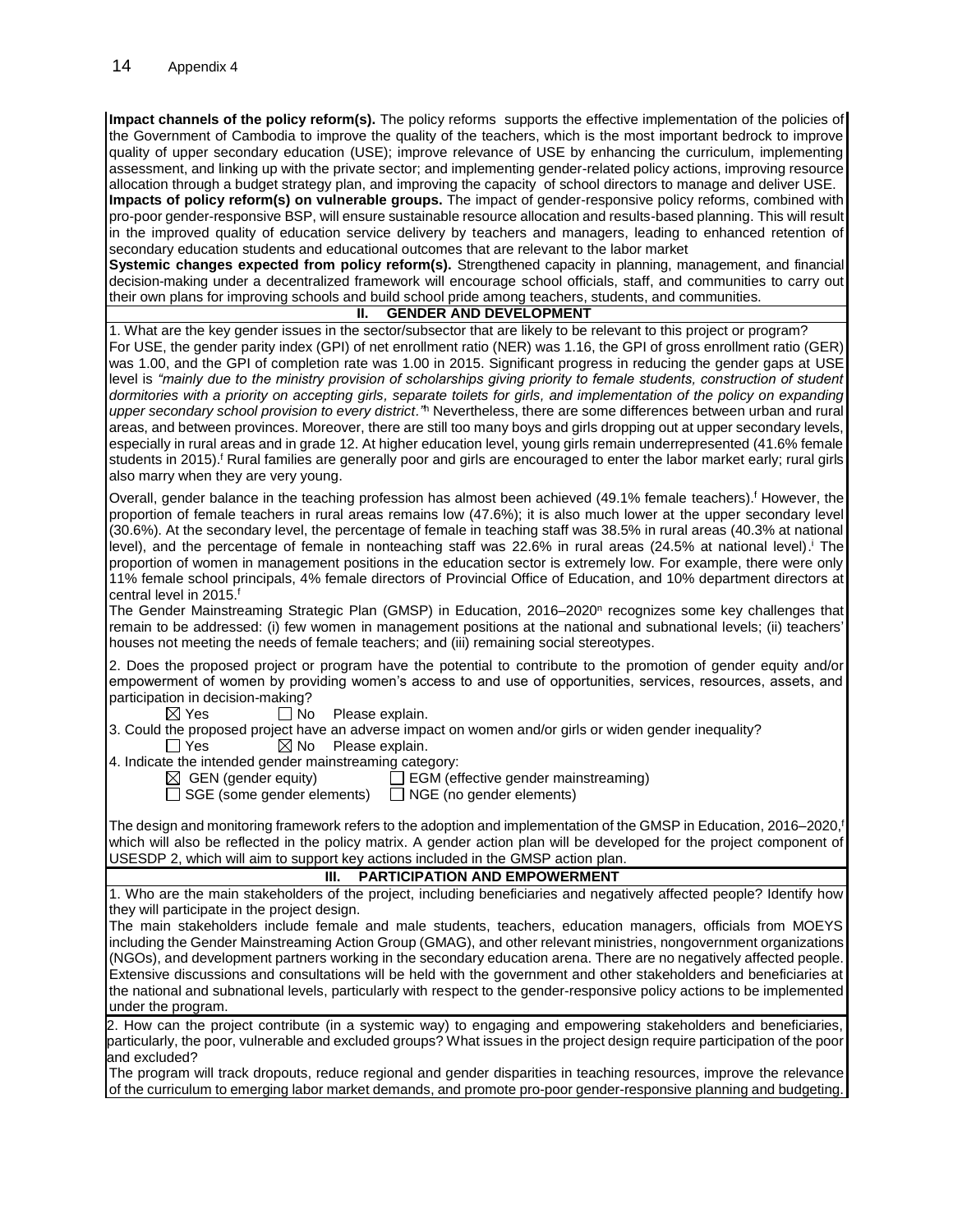| 3. What are the key, active, and relevant civil society organizations in the project area? What is the level of civil society                                                                                                                  |
|------------------------------------------------------------------------------------------------------------------------------------------------------------------------------------------------------------------------------------------------|
| organization participation in the project design?                                                                                                                                                                                              |
| NGO Education Partnership (NEP) is the key umbrella organization for NGOs working in the education sector, they will<br>be consulted during the program processing and implementation to inform the design and monitoring of the policy matrix |
| actions.                                                                                                                                                                                                                                       |
| П<br>Information generation and sharing $\boxtimes$ Consultation $\Box$ Collaboration<br>$\Box$ Partnership                                                                                                                                    |
| 4. Are there issues during project design for which participation of the poor and excluded is important? What are they                                                                                                                         |
| and how shall they be addressed? $\boxtimes$ Yes<br>l I No                                                                                                                                                                                     |
| Consultation with vulnerable groups of students and teachers and staff in remote and underserved areas will be                                                                                                                                 |
| important to ensure that issues related to access, relevance, and quality are addressed.                                                                                                                                                       |
| <b>SOCIAL SAFEGUARDS</b><br>IV.                                                                                                                                                                                                                |
| A. Involuntary Resettlement Category $\square A \square B \boxtimes C \square F1$                                                                                                                                                              |
| 1. Does the project have the potential to involve involuntary land acquisition resulting in physical and economic<br>displacement? $\Box$ Yes $\boxtimes$ No                                                                                   |
| 2. What action plan is required to address involuntary resettlement as part of the project preparatory TA or due<br>diligence process?                                                                                                         |
| $\Box$ Resettlement plan<br>$\Box$ Resettlement framework<br>Social impact matrix                                                                                                                                                              |
| $\boxtimes$ None<br>Environmental and social management system arrangement                                                                                                                                                                     |
| B. Indigenous Peoples Category $\Box$ A $\boxtimes$ B $\Box$ C $\Box$ FI                                                                                                                                                                       |
| 1. Does the proposed project have the potential to directly or indirectly affect the dignity, human rights, livelihood                                                                                                                         |
| systems, or culture of indigenous peoples? $\Box$ Yes $\boxtimes$ No                                                                                                                                                                           |
| 2. Does it affect the territories or natural and cultural resources indigenous peoples own, use, occupy, or claim, as                                                                                                                          |
| their ancestral domain? $\Box$ Yes $\boxtimes$ No                                                                                                                                                                                              |
| 3. Will the project require broad community support of affected indigenous communities? $\Box$ Yes $\boxtimes$ No                                                                                                                              |
| 4. What action plan is required to address risks to indigenous peoples as part of the project preparatory TA or due                                                                                                                            |
| diligence process?                                                                                                                                                                                                                             |
| □ Indigenous peoples plan □ Indigenous peoples planning framework □ Social Impact matrix                                                                                                                                                       |
| $\Box$ Environmental and social management system arrangement<br>$\boxtimes$ None                                                                                                                                                              |
| Project areas to be identified during project preparation. Should anticipated benefits to indigenous peoples be                                                                                                                                |
| confirmed, the measures benefiting indigenous peoples and means to monitor and evaluate these benefits will be                                                                                                                                 |
| incorporated into the project design in lieu of a separate indigenous peoples' planning document.                                                                                                                                              |
| OTHER SOCIAL ISSUES AND RISKS<br>V.<br>1. What other social issues and risks should be considered in the project design? NA                                                                                                                    |
| Creating decent jobs and employment $\Box$ Adhering to core labor standards $\Box$ Labor retrenchment                                                                                                                                          |
| Spread of communicable diseases, including HIV/AIDS $\Box$ Increase in human trafficking $\Box$ Affordability                                                                                                                                  |
| Increase in unplanned migration $\Box$ Increase in vulnerability to natural disasters $\Box$ Creating political instability                                                                                                                    |
| Creating internal social conflicts □ Others, please specify _                                                                                                                                                                                  |
| 2. How are these additional social issues and risks going to be addressed in the project design?                                                                                                                                               |
| PPTA OR DUE DILIGENCE RESOURCE REQUIREMENT<br>VI.                                                                                                                                                                                              |
| 1. Do the terms of reference for the project preparatory TA (or other due diligence) contain key information needed to                                                                                                                         |
| be gathered during project preparatory TA or due diligence process to better analyze (i) poverty and social impact; (ii)                                                                                                                       |
| gender impact, (iii) participation dimensions; (iv) social safeguards; and (v) other social risks. Are the relevant specialists                                                                                                                |
| identified?                                                                                                                                                                                                                                    |
| $\boxtimes$ Yes<br>No<br>Gender and social safeguards specialists have been included in the transaction TA.                                                                                                                                    |
| 2. What resources (e.g., consultants, survey budget, and workshop) are allocated for conducting poverty, social and/or                                                                                                                         |
| gender analysis, and participation plan during the project preparatory TA or due diligence? During program preparation,                                                                                                                        |
| the project team will conduct consultations among a wide range of stakeholders at the national and subnational levels,                                                                                                                         |
| particularly with regard to policy development and the anticipated outcomes.                                                                                                                                                                   |
| Government of Cambodia. 2013. Rectangular Strategy for Growth, Employment, Equity and Efficiency, Phase III.<br>a                                                                                                                              |
| Phnom Penh.<br>b                                                                                                                                                                                                                               |
| Government of Cambodia. 2014. National Strategic Development Plan 2014-2018. Phnom Penh.<br>Ministry of Education, Youth and Sport (MOEYS). 2014. Education Strategic Plan, 2014-2018. Phnom Penh.<br>c                                        |
| ADB. 2014. Country Partnership Strategy: Cambodia, 2014-2018. Manila.                                                                                                                                                                          |
| Government of Cambodia, Ministry of Economy and Finance. Public Financial Management Reform Program. 2013.<br>e                                                                                                                                |
| Phnom Penh.                                                                                                                                                                                                                                    |
| f<br>Government of Cambodia, MOEYS. 2015. Gender Mainstreaming Strategic Plan in Education 2016-2020. Phnom                                                                                                                                    |
| Penh.                                                                                                                                                                                                                                          |

<sup>g</sup> Government of Cambodia, MOEYS. Education Management Information Systems Office, Department of Planning. 2014. Education Statistics and Indicators 2013–2014. Phnom Penh.